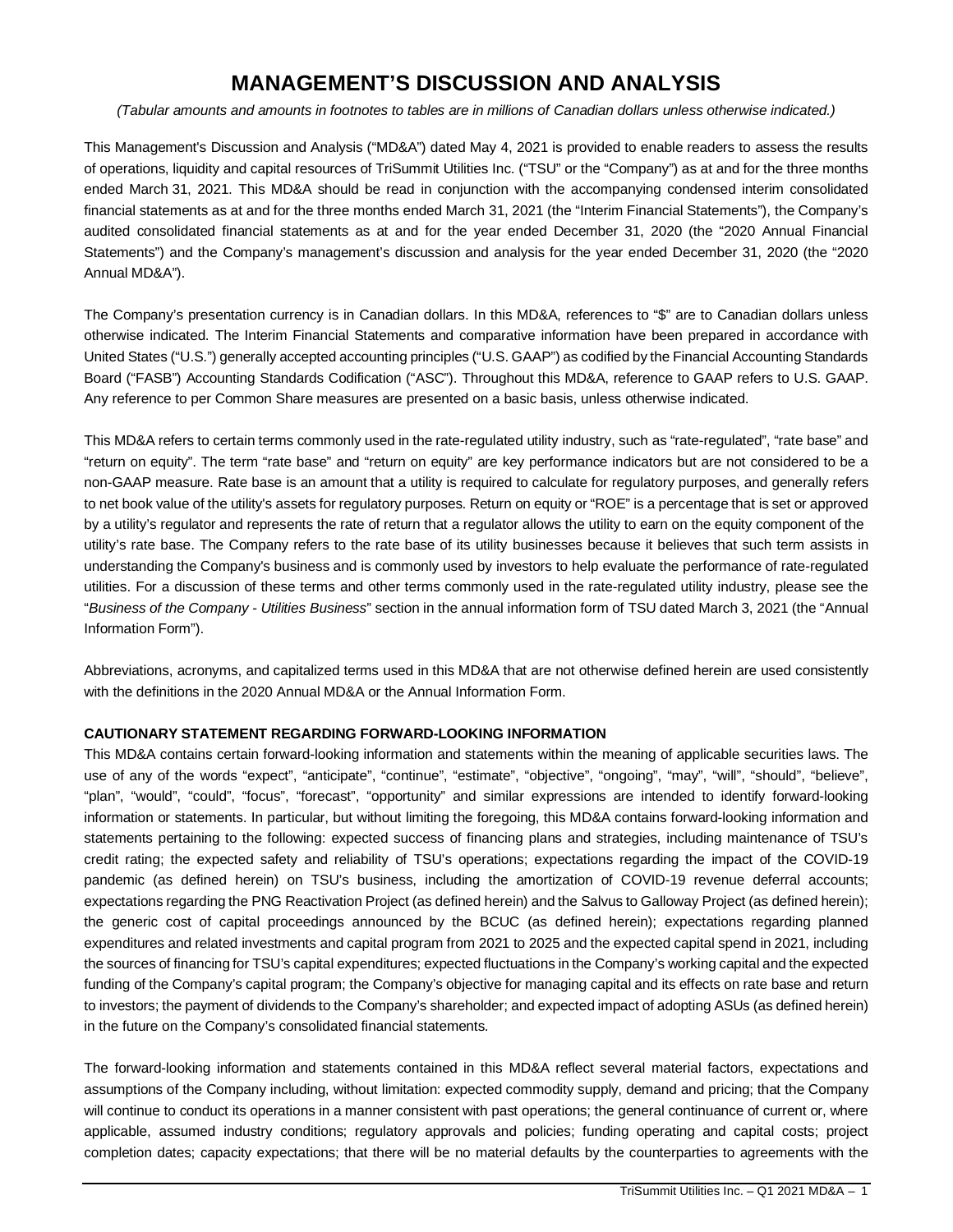Company and such agreements will not be terminated prior to their scheduled expiry; and the Company will continue to have access to wind and water resources in amounts consistent with the amounts expected by the Company. The Company believes the material factors, expectations and assumptions reflected in the forward-looking information and statements are reasonable, but no assurance can be given that these factors, expectations and assumptions will prove to be correct.

The forward-looking information and statements included in this MD&A are not guarantees of future performance and should not be unduly relied upon. Such information and statements involve known and unknown risks, uncertainties and other factors that may cause actual results or events to differ materially from those anticipated in such forward-looking information and statements, including, without limitation: changes in the demand for or supply of the Company's services; unanticipated operating results; changes in regulatory matters; limited, unfavourable or a lack of access to capital markets; increased costs; the impact of competitors; attracting and retaining skilled personnel and certain other risks (including, without limitation, those risks identified elsewhere in this MD&A); and the other factors discussed under the heading *"Risk Factors"* in the Annual Information Form and set out in the Company's other continuous disclosure documents.

The Company believes the forward-looking statements in this MD&A are reasonable. However, such statements are not a guarantee that any of the actions, events or results of the forward-looking statements will occur, or if any of them do occur, their timing or what impact they will have on the Company's results of operations or financial condition. Because of these uncertainties, investors should not put undue reliance on any forward-looking statements.

The forward-looking statements included in this MD&A are expressly qualified by this cautionary statement and are made as of the date of this MD&A. The Company does not undertake any obligation to publicly update or revise any forward-looking statements except as required by Canadian securities laws.

Additional information relating to the Company, including the Annual Information Form, is available on SEDAR at *www.sedar.com.*

# **THE COMPANY**

TSU is incorporated under the *Canada Business Corporations Act* and its registered office and principal place of business is in Calgary, Alberta. On March 31, 2020, pursuant to a plan of arrangement (the "Arrangement"), TSU became a wholly owned subsidiary of TriSummit Cycle Inc., a company in which the Public Sector Pension Investment Board indirectly holds a majority economic interest and Alberta Teachers' Retirement Fund Board indirectly holds a minority economic interest.

The Company owns rate-regulated natural gas distribution and transmission utility businesses through its operating subsidiaries Apex Utilities Inc. ("AUI") in Alberta, Pacific Northern Gas Ltd. ("PNG") and Pacific Northern Gas (N.E.) Ltd. ("PNG(N.E.)") in British Columbia and Heritage Gas Limited ("HGL") in Nova Scotia. The Company also owns the Bear Mountain Wind Park and an approximately 10 percent indirect interest in the Northwest Hydro Facilities.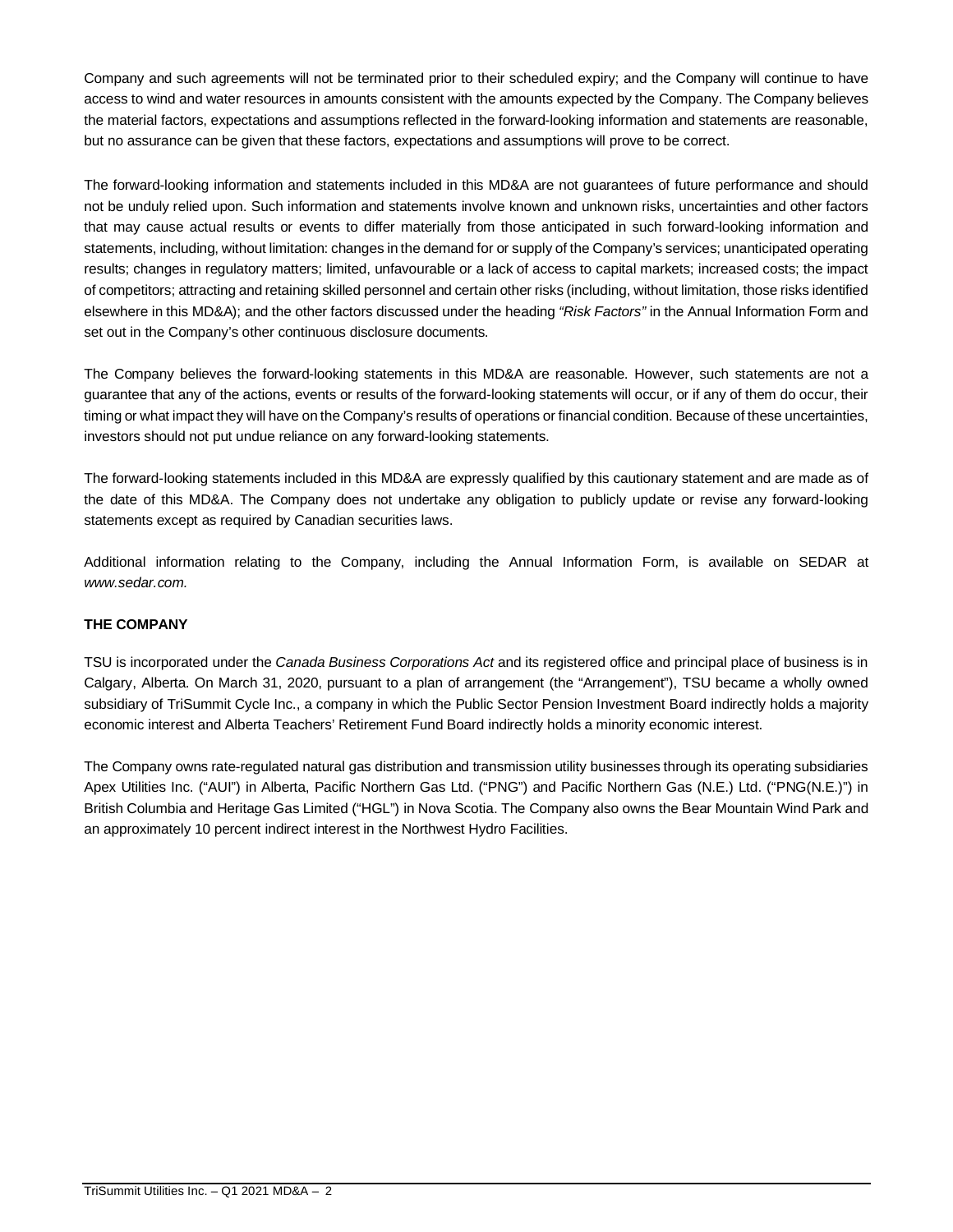#### **FIRST QUARTER FINANCIAL HIGHLIGHTS**

(Normalized EBITDA, normalized funds from operations, normalized net income, net debt, and net debt to total capitalization ratio are non-GAAP financial measures. Please see the *"Non-GAAP Financial Measures"* section of this MD&A.)

- Net income after taxes was \$23.9 million (\$0.80 per Common Share) compared to \$6.5 million (\$0.22 per Common Share) in the first quarter of 2020.
- Normalized net income was \$23.1 million (\$0.77 per Common Share), compared to \$22.9 million (\$0.76 per Common Share) in the first quarter of 2020.
- Operating income was \$31.3 million, compared to \$10.9 million in the first quarter of 2020.
- Normalized EBITDA was \$40.8 million, an increase of 1 percent compared to \$40.2 million in the first quarter of 2020.
- Normalized funds from operations were \$35.0 million (\$1.17 per Common Share), an increase of 5 percent compared to \$33.4 million (\$1.11 per Common Share) in the first quarter of 2020.
- Net debt was \$719.3 million as at March 31, 2021, compared to \$717.0 million as at December 31, 2020.
- Net debt to total capitalization ratio was 53.5 percent as at March 31, 2021, compared to 54.0 percent as at December 31, 2020.
- Rate base as at March 31, 2021 was \$990 million inclusive of construction work in progress, compared to \$938 million as at March 31, 2020.
- On March 5, 2021, PNG submitted a certificate of public convenience and necessity ("CPCN") application to the British Columbia Utilities Commission ("BCUC") to seek approval for the PNG Reactivation Project.
- PNG continued to advance the regulatory approval process for the Salvus to Galloway Project and submitted its final argument in support of the application in March 2021.

## **OVERVIEW OF THE BUSINESS**

TSU has three reporting segments:

- Utilities, which owns and operates utility assets that deliver natural gas to end-users in Alberta, British Columbia and Nova Scotia. TSU also owns a one-third equity interest in the utility that delivers natural gas to end-users in Inuvik, Northwest Territories. In aggregate, the utilities had approximately \$990 million of rate base as at March 31, 2021 inclusive of construction work in progress and serve approximately 132,000 customers across Canada.
- Renewable Energy, which includes the Bear Mountain Wind Park and an approximately 10 percent indirect interest in the Northwest Hydro Facilities.
- Corporate, which primarily includes the cost of providing shared services, financing and access to capital, and general corporate support.

## **BUSINESS AND REGULATORY UPDATES**

## Impact of the COVID-19 Pandemic

As the novel coronavirus of 2019 ("COVID-19") pandemic continues, the Company is monitoring and adhering to guidance provided by the provincial governments across Canada and public health officials to ensure the health and safety of its employees and customers while continuing to provide safe and reliable services. In response to COVID-19, both the Alberta Utilities Commission ("AUC") and BCUC announced payment deferral programs in 2020.

In March 2020, the Government of Alberta announced a program for Albertans who were experiencing financial hardship directly related to the COVID-19 pandemic. The program allowed customers to defer payments of electricity and natural gas bills from March 18, 2020 until June 18, 2020 without any late fees or added interest payments. In addition, no Albertans could be disconnected from these services or see their services reduced during this period due to non-payment. Albertans who enrolled in the bill deferral program must repay the deferred amount by June 18, 2021. On May 28, 2020, the AUC approved AUI's application to establish deferral accounts for the purposes of administering deferred payments under the *Utility Payment Deferral Program Act* (Alberta). As at March 31, 2021, AUI has deferred approximately \$0.6 million under these deferral accounts.

On June 10, 2020, the BCUC approved PNG's application to offer a bill payment deferral program between April 17, 2020 and June 30, 2020 to residential and small commercial customers that have experienced a loss of income or revenue as a result of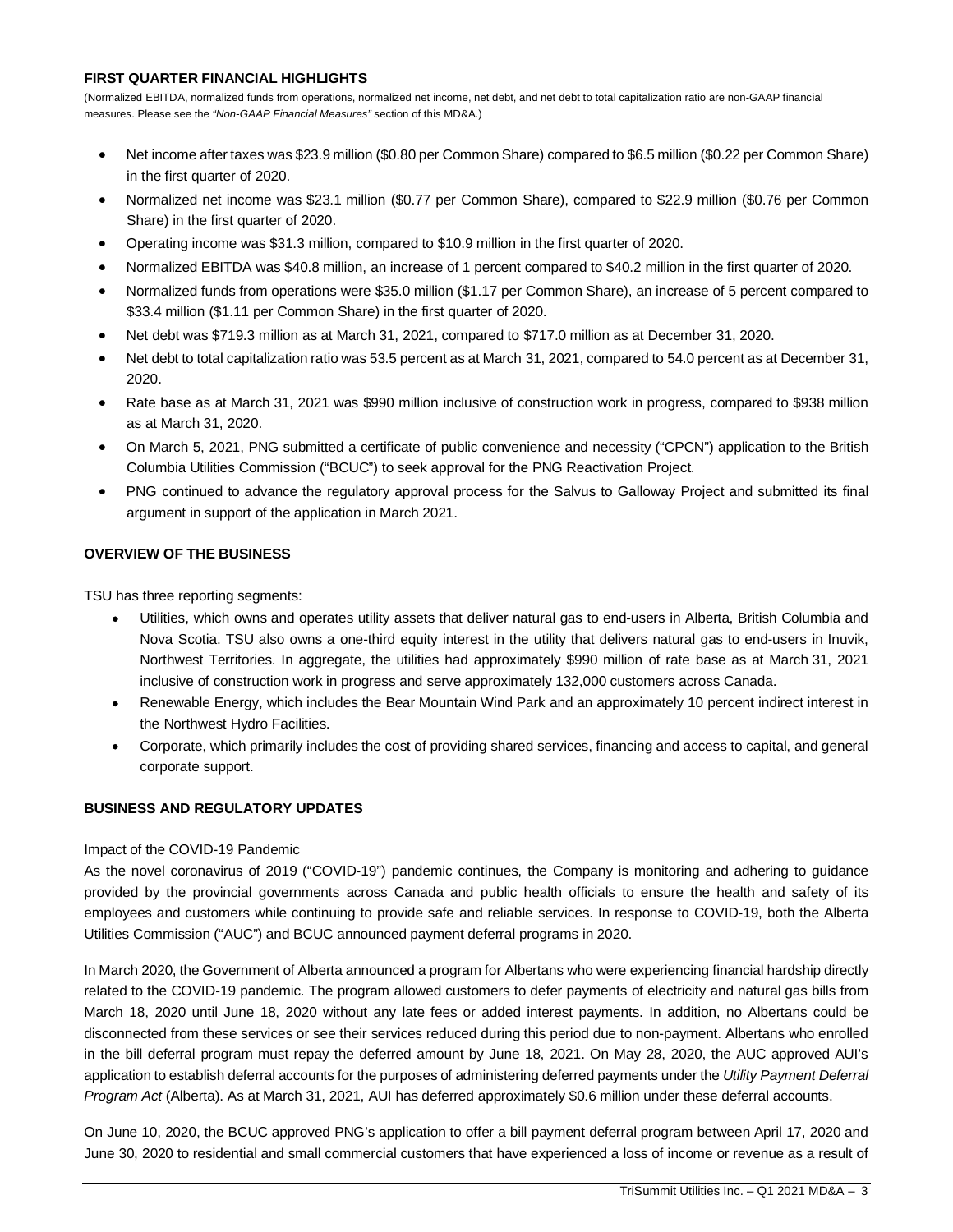the COVID-19 pandemic. The BCUC also granted approval for PNG to establish deferral accounts to capture unplanned costs incurred and cost savings as a result of the COVID-19 pandemic and to capture bad debts that may be incurred specifically as a result of the impact of COVID-19. PNG will apply for the amortization of the COVID-19 deferral accounts in future revenue requirement applications. As at March 31, 2021, \$1.3 million of net cost savings have been identified and deferred as regulatory liabilities.

The Company is continuing to monitor customer accounts and while the Company has resumed normal collection activities, it is also continuing to work with customers impacted by COVID-19 on payment arrangements. While the COVID-19 pandemic did not significantly impact the carrying value of accounts receivable and the liquidity position of the Company as at March 31, 2021, given the unprecedented and changing developments surrounding the COVID-19 pandemic, it is not possible to reliably estimate the impact of the COVID-19 pandemic on the financial results and condition of the Company in future periods. As at March 31, 2021, the Company has approximately \$244.1 million of cash balances and available credit facilities. The Company is continuing to monitor the potential impact of the pandemic on ongoing operations and associated financial implications.

# PNG Reactivation Project

On March 5, 2021, PNG submitted a CPCN application to the BCUC to seek approval for costs related to system reactivation and recommissioning work necessary to return the existing Western System back to the contracted utilization (the "PNG Reactivation Project"). The submitted capital cost in the CPCN application is \$88.5 million which is expected to be incurred over a four-year period between 2021 and 2024.

# PNG Salvus to Galloway Project

On October 2, 2020, PNG submitted a CPCN application to the BCUC seeking approval for a project to repair and refurbish part of its Western System, specifically the 8" transmission line from Terrace, British Columbia to Prince Rupert, British Columbia (the "Salvus to Galloway Project"), which is required to address aging infrastructure and ensure long-term reliable supply. Project work will be conducted within the existing PNG corridor and nearby permitted temporary workspace. The submitted capital cost in the CPCN for the Salvus to Galloway Project is \$84.8 million, the majority of which is expected to be incurred over a threeyear period, between 2021 and 2023. During the first quarter of 2021, PNG continued to advance the regulatory approval process and submitted its final argument in support of the application in March 2021.

## AUI Generic Cost of Capital Proceeding

On March 4, 2021, the AUC issued a decision approving the extension of the current ROE of 8.5 percent and equity thickness of 39 percent equity on a final basis for 2022. On April 1, 2021, the Utilities Consumer Advocate filed an appeal with the Court of Appeal of Alberta regarding the AUC's decision. The application is scheduled to be heard on July 22, 2021. On April 30, 2021, the Utilities Consumer Advocate submitted an application with the AUC for a review and variance of the 2022 Generic Cost of Capital Decision.

## PNG Generic Cost of Capital Proceeding

In January 2021, the BCUC issued notice that it would be initiating a generic cost of capital proceeding in the spring of 2021 to address the appropriate common equity component and return on equity for the utilities it regulates, and that the determinations from this proceeding would apply to rate setting effective January 1, 2022. On March 8, 2021, the BCUC established a regulatory timetable for participant registration and to seek comments from parties. PNG submitted its comments to the BCUC on March 31, 2021 and is awaiting further direction regarding the next steps from the BCUC.

## **CAPITAL PROGRAM GUIDANCE**

Over the 2021 to 2025 time period, TSU now expects capital spending of up to \$590 million at its utilities. The expected capital program includes the PNG Reactivation Project, the Salvus to Galloway Project as well as investments in system betterment projects to maintain the safety and reliability of TSU's utility infrastructure, new business opportunities and technology improvements. In 2021, TSU expects capital spending to be in the range of \$90 to \$100 million.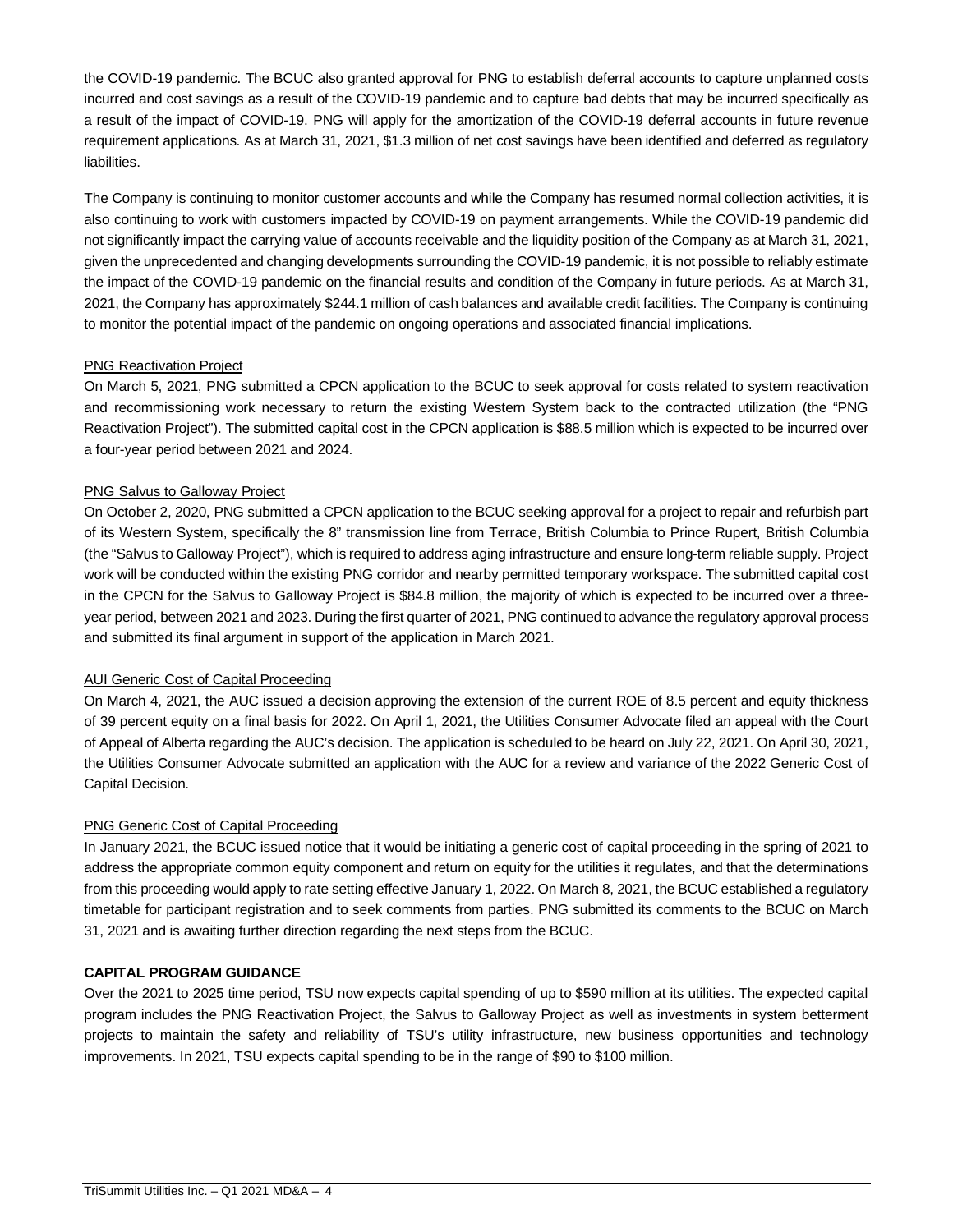#### **SELECTED FINANCIAL INFORMATION**

The following tables summarize key financial results:

|                                                 | <b>Three Months Ended</b> |          |
|-------------------------------------------------|---------------------------|----------|
|                                                 |                           | March 31 |
| (\$ millions)                                   | 2021                      | 2020     |
| Normalized EBITDA <sup>(1)</sup>                | 40.8                      | 40.2     |
| Operating income                                | 31.3                      | 10.9     |
| Net income after taxes                          | 23.9                      | 6.5      |
| Normalized net income $(1)$                     | 23.1                      | 22.9     |
| Total assets                                    | 1,648.6                   | 1,627.1  |
| Total long-term liabilities                     | 947.0                     | 901.4    |
| Net additions to property, plant and equipment  | 9.1                       | 6.4      |
| Dividends declared                              | 8.3                       | 7.8      |
| Cash from operations                            | 37.5                      | 36.5     |
| Normalized funds from operations <sup>(1)</sup> | 35.0                      | 33.4     |

|                                                                         | <b>Three Months Ended</b> |          |
|-------------------------------------------------------------------------|---------------------------|----------|
|                                                                         |                           | March 31 |
| (\$ per Common Share, except Common Shares outstanding)                 | 2021                      | 2020     |
| Net income after taxes - basic                                          | 0.80                      | 0.22     |
| Net income after taxes - diluted                                        | 0.80                      | 0.22     |
| Normalized net income - basic $(1)$                                     | 0.77                      | 0.76     |
| Dividends declared                                                      | 0.2750                    | 0.2600   |
| Cash from operations                                                    | 1.25                      | 1.22     |
| Normalized funds from operations <sup>(1)</sup>                         | 1.17                      | 1.11     |
| Weighted average number of Common Shares outstanding - basic (millions) | 30.0                      | 30.0     |

(1) Non-GAAP financial measure; see discussion in the *"'Non-GAAP Financial Measures"* section of this MD&A.

The following table summarizes TSU's consolidated results:

|                                               |        | <b>Three Months Ended</b> |
|-----------------------------------------------|--------|---------------------------|
|                                               |        | March 31                  |
| $$$ millions)                                 | 2021   | 2020                      |
| Revenue                                       | 123.9  | 113.0                     |
| Cost of sales                                 | (55.8) | (47.4)                    |
| Operating and administrative expense          | (26.9) | (46.9)                    |
| Accretion expense                             | (0.1)  |                           |
| Depreciation and amortization expense         | (9.2)  | (8.3)                     |
| Loss from equity investments                  | (1.4)  | (1.4)                     |
| Unrealized gain on foreign exchange contracts | 0.8    | 1.6                       |
| Other income                                  | 0.1    | 0.2                       |
| Foreign exchange gain (loss)                  | (0.1)  | 0.1                       |
| Operating income                              | 31.3   | 10.9                      |
| Interest expense                              | (6.9)  | (6.8)                     |
| Income tax recovery (expense)                 | (0.5)  | 2.4                       |
| Net income after taxes                        | 23.9   | 6.5                       |

#### **Three Months Ended March 31**

Normalized EBITDA for the three months ended March 31, 2021 was \$40.8 million, an increase of \$0.6 million relative to the same period in 2020 primarily due to higher approved rates and rate base growth at the utilities and higher revenues at Bear Mountain Wind Park, partially offset by higher operating and administrative expenses and warmer weather compared to the same period in 2020 in Nova Scotia and Alberta.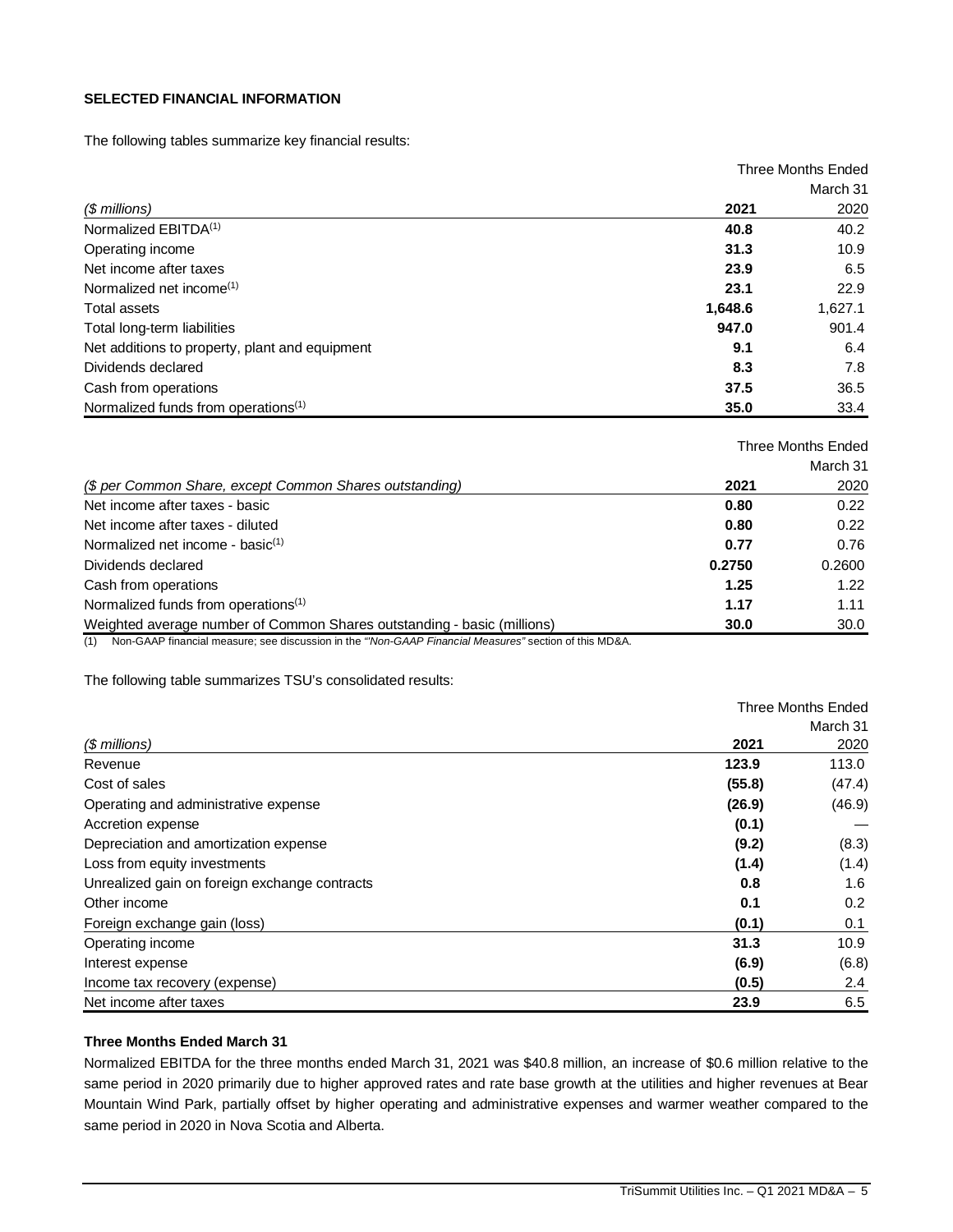Operating income for the three months ended March 31, 2021 was \$31.3 million, an increase of \$20.4 million relative to the same period in 2020 primarily due to the absence of transaction costs of approximately \$21.9 million incurred in respect of the Arrangement in the first quarter of 2020 and the same factors as the increase in normalized EBITDA as discussed above, partially offset by a lower unrealized gain on foreign exchange contracts and a higher depreciation and amortization expense.

Operating and administrative expense for the three months ended March 31, 2021 was \$26.9 million, a decrease of \$20.0 million from the same period in 2020 mainly due to the absence of transaction costs of \$21.9 million incurred in respect of the Arrangement in the first quarter of 2020, partially offset by less deferred operating and administrative expenses as a result of the approval of the revised HGL customer retention program ("CRP") in April 2020.

Depreciation and amortization expense for the three months ended March 31, 2021 was \$9.2 million, an increase of \$0.9 million from the same period in 2020 mainly due to a higher PP&E balance.

Interest expense for the three months ended March 31, 2021 was \$6.9 million compared to \$6.8 million in the same period in 2020. The increase of \$0.1 million was mainly due to a higher average debt balance outstanding, partially offset by lower average interest rates.

Income tax expense for the three months ended March 31, 2021 was \$0.5 million, compared to income tax recovery of \$2.4 million in the same period in 2020 primarily due to higher taxable income as a result of the absence of transaction costs incurred in respect of the Arrangement incurred in the first quarter of 2020. Removing the tax impact of the transaction costs incurred in respect of the Arrangement, income tax expense for the three months ended March 31, 2020 was \$1.4 million.

Normalized net income for the three months ended March 31, 2021 was \$23.1 million, an increase of \$0.2 million relative to the same period in 2020 mainly due to the same factors as the increase in normalized EBITDA discussed above and lower normalized income tax expense, partially offset by higher depreciation and amortization expense.

Net income after taxes for the three months ended March 31, 2021 was \$23.9 million, an increase of \$17.4 million compared to the same period in 2020. The increase was due to the same factors as the increase in operating income discussed above, partially offset by a higher income tax expense.

Normalized funds from operations for the three months ended March 31, 2021 was \$35.0 million, an increase of \$1.6 million relative to the same period in 2020 primarily due to higher revenues at the Bear Mountain Wind Park, higher approved rates and rate base growth at the utilities, and lower current income tax expense, partially offset by higher operating and administrative expenses and warmer weather compared to the same period in 2020 in Nova Scotia and Alberta.

Please refer to the "*Liquidity and Capital Resources - Liquidity"* section of this MD&A for a discussion of changes in cash from operating activities.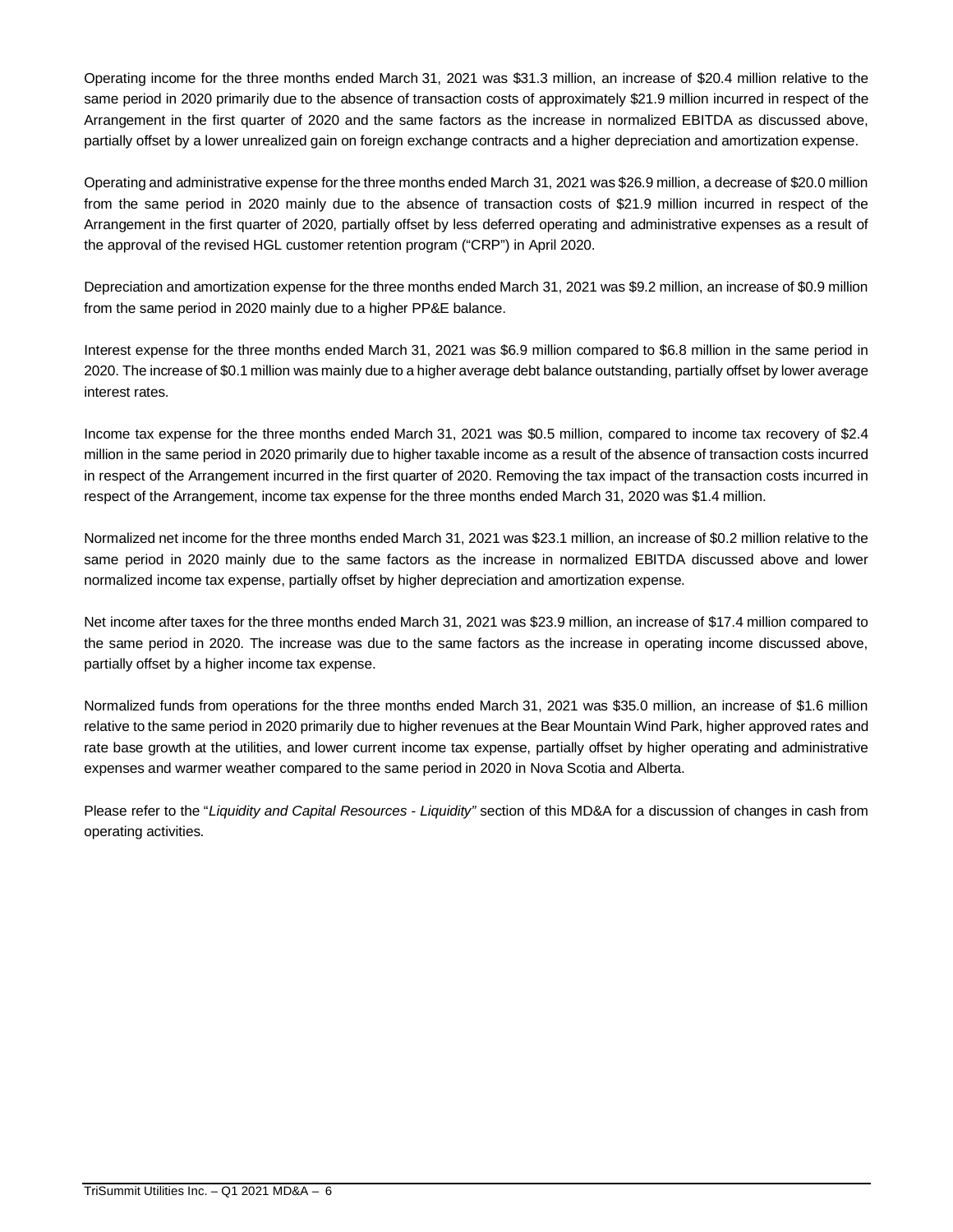# **RESULTS BY REPORTING SEGMENT**

#### **Normalized EBITDA by Reporting Segment (1)**

|                  |       | <b>Three Months Ended</b> |
|------------------|-------|---------------------------|
|                  |       | March 31                  |
| $$$ millions)    | 2021  | 2020                      |
| <b>Utilities</b> | 38.0  | 37.8                      |
| Renewable Energy | 3.5   | 3.1                       |
| Corporate        | (0.7) | (0.7)                     |
|                  | 40.8  | 40.2                      |

(1) Non-GAAP financial measure; see discussion in the *"'Non-GAAP Financial Measures"* section of this MD&A.

#### **Operating Income (Loss) by Reporting Segment**

|                  | <b>Three Months Ended</b> |    |          |
|------------------|---------------------------|----|----------|
|                  |                           |    | March 31 |
| $$$ millions)    | 2021                      |    | 2020     |
| <b>Utilities</b> | 31.3                      | \$ | 33.0     |
| Renewable Energy | 0.7                       |    | 0.5      |
| Corporate        | (0.7)                     |    | (22.6)   |
|                  | 31.3                      |    | 10.9     |

# **UTILITIES SEGMENT REVIEW**

## **Financial results**

|                                               | Three Months Ended |        |   |          |
|-----------------------------------------------|--------------------|--------|---|----------|
|                                               |                    |        |   | March 31 |
| $$$ millions)                                 |                    | 2021   |   | 2020     |
| Revenue                                       | \$                 | 118.2  | S | 107.8    |
| Cost of sales                                 |                    | (55.7) |   | (47.3)   |
| Operating and administrative expense          |                    | (24.7) |   | (22.9)   |
| Normalized EBITDA from equity investment      |                    | 0.1    |   |          |
| Other income                                  |                    | 0.1    |   | 0.2      |
| Normalized EBITDA <sup>(1)</sup>              |                    | 38.0   | S | 37.8     |
| Unrealized gain on foreign exchange contracts |                    | 0.8    |   | 1.6      |
| Depreciation and amortization expense         |                    | (7.4)  |   | (6.5)    |
| Foreign exchange gain (loss)                  |                    | (0.1)  |   | 0.1      |
| Operating income                              |                    | 31.3   | S | 33.0     |

(1) Non-GAAP financial measure; see discussion in the *"'Non-GAAP Financial Measures"* section of this MD&A.

#### **Operating statistics**

|                                                          | <b>Three Months Ended</b> |       |
|----------------------------------------------------------|---------------------------|-------|
|                                                          | March 31                  |       |
|                                                          | 2021                      | 2020  |
| Natural gas deliveries - end-use (PJ)                    | 13.3                      | 14.3  |
| Natural gas deliveries - transportation (PJ)             | 1.5                       | 1.6   |
| Degree day variance from normal - AUI $(%)^{(1)}$        | (2.4)                     | 6.6   |
| Degree day variance from normal - HGL (%) <sup>(1)</sup> | (9.3)                     | (5.3) |

(1) A degree day for AUI and HGL is the cumulative extent to which the daily mean temperature falls below 15 degrees Celsius at AUI and 18 degrees Celsius at HGL. Normal degree days are based on a 20-year rolling average. Positive variances from normal lead to increased delivery volumes from normal expectations. Degree day variances do not materially affect the results of PNG, as the BCUC has approved a rate stabilization mechanism for its residential and small commercial customers.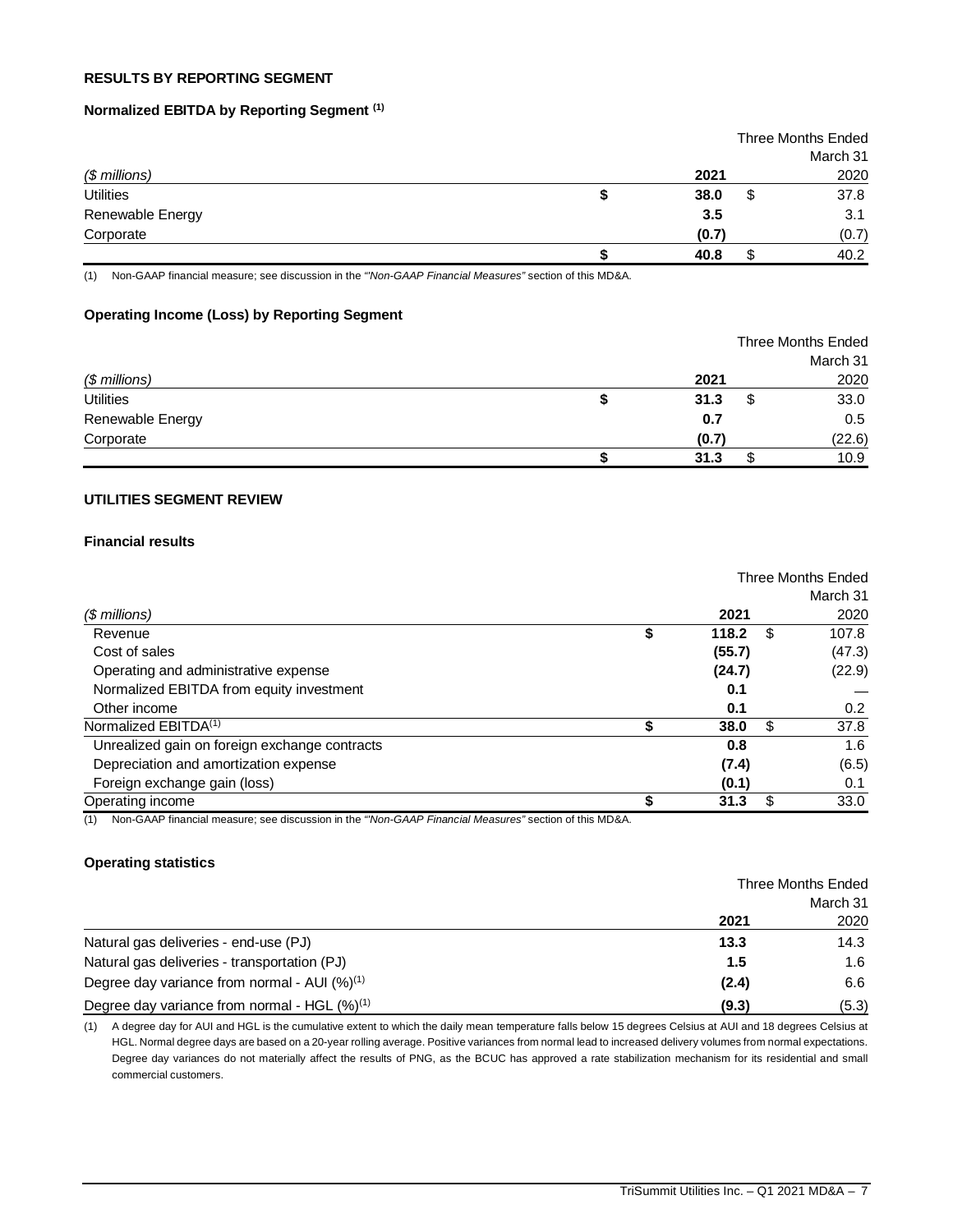## **Three Months Ended March 31**

Revenue increased by \$10.4 million for the three months ended March 31, 2021 compared to the same period in 2020 primarily due to higher approved rates and rate base growth, partially offset by warmer weather compared to the same period in 2020 in Nova Scotia and Alberta.

Normalized EBITDA increased by \$0.2 million for the three months ended March 31, 2021 compared to the same period in 2020 primarily due to higher approved rates and rate base growth, partially offset by warmer weather compared to the same period in 2020 in Nova Scotia and Alberta and higher operating and administrative expense.

Operating income decreased by \$1.7 million for the three months ended March 31, 2021 compared to the same period in 2020, primarily due to lower unrealized gain on foreign exchange contracts and higher depreciation and amortization expense, partially offset by the same factors as the increase in normalized EBITDA discussed above.

## **RENEWABLE ENERGY SEGMENT REVIEW**

## **Financial results**

|                                                                                                             | Three Months Ended |    |          |
|-------------------------------------------------------------------------------------------------------------|--------------------|----|----------|
|                                                                                                             |                    |    | March 31 |
| $$$ millions)                                                                                               | 2021               |    | 2020     |
| Revenue                                                                                                     | 5.7                | S. | 5.2      |
| Cost of sales                                                                                               | (0.1)              |    | (0.1)    |
| Operating and administrative expense                                                                        | (1.5)              |    | (1.4)    |
| Normalized EBITDA from equity investment                                                                    | (0.6)              |    | (0.6)    |
| Normalized EBITDA <sup>(1)</sup>                                                                            | 3.5                | æ. | 3.1      |
| Depreciation and amortization expense                                                                       | (1.8)              |    | (1.8)    |
| Accretion expense                                                                                           | (0.1)              |    |          |
| Accretion and depreciation and amortization expense from equity investment                                  | (0.9)              |    | (0.8)    |
| Operating income                                                                                            | 0.7                |    | 0.5      |
| Non-CAAP financial measure: see discussion in the "Non-CAAP Financial Measures" section of this MD&A<br>(1) |                    |    |          |

sure; see discussion in the "'Non-GAAP Finar

#### **Operating statistics**

|                                                            | Three Months Ended |      |  |
|------------------------------------------------------------|--------------------|------|--|
|                                                            | March 31           |      |  |
|                                                            | 2021               | 2020 |  |
| Bear Mountain Wind Park power sold (GWh)                   | 55.3               | 52.9 |  |
| Northwest Hydro Facilities power sold (GWh) <sup>(1)</sup> | 4.1                | 3.1  |  |

(1) Representing 10 percent of the total power sold by the Northwest Hydro Facilities.

#### **Three Months Ended March 31**

Revenue increased by \$0.5 million for the three months ended March 31, 2021 compared to the same period in 2020 primarily due to higher revenues at the Bear Mountain Wind Park, which included the sale of renewable energy credits.

Normalized EBITDA increased by \$0.4 million for the three months ended March 31, 2021 compared to the same period in 2020 primarily due to higher revenues at the Bear Mountain Wind Park.

Operating income increased by \$0.2 million for the three months ended March 31, 2021 compared to the same period in 2020 due to the same factors as the increase in normalized EBITDA discussed above, partially offset by higher accretion expense.

During the three months ended March 31, 2021, TSU recorded \$1.5 million of loss from its investment in the Northwest Hydro Facilities, relatively consistent with the same period in 2020.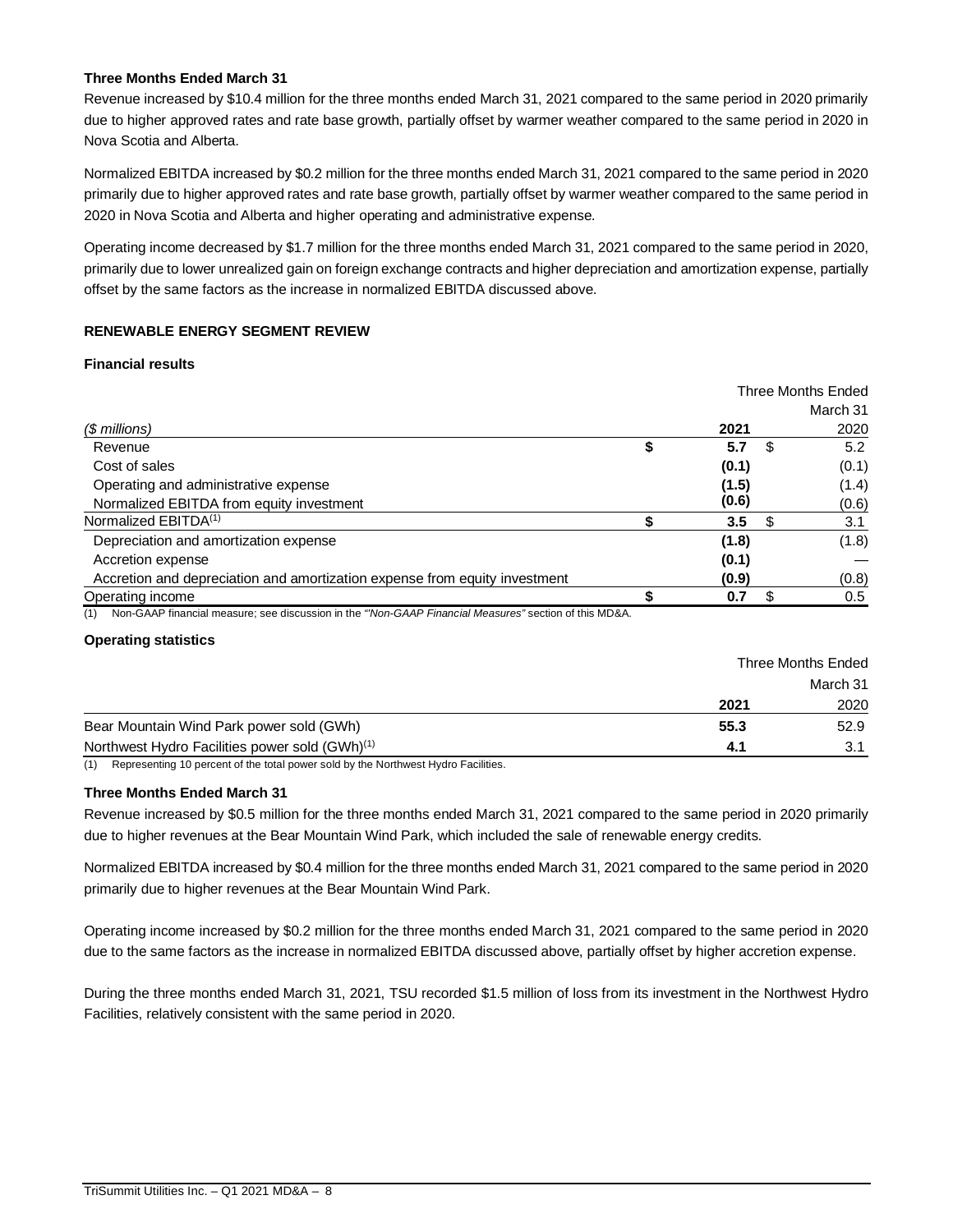#### **CORPORATE SEGMENT REVIEW**

|                                      | <b>Three Months Ended</b> |       |  |          |
|--------------------------------------|---------------------------|-------|--|----------|
|                                      |                           |       |  | March 31 |
| $$$ millions)                        |                           | 2021  |  | 2020     |
| Operating and administrative expense |                           | (0.7) |  | (0.7)    |
| Normalized EBITDA <sup>(1)</sup>     |                           | (0.7) |  | (0.7)    |
| <b>Transaction costs</b>             |                           |       |  | (21.9)   |
| Operating loss                       |                           | (0.7) |  | (22.6)   |

(1) Non-GAAP financial measure; see discussion in the *"'Non-GAAP Financial Measures"* section of this MD&A.

For the three months ended March 31, 2021, normalized EBITDA was a loss of \$0.7 million, consistent with the same period in 2020. For the three months ended March 31, 2021, expenses incurred by the Corporate segment were associated with providing corporate shared services and business development. For the three months ended March 31, 2021, corporate costs of \$1.7 million, were allocated to TSU's operating segments compared to \$1.9 million for the same period in 2020.

For the three months ended March 31, 2021, operating loss was \$0.7 million compared to a loss of \$22.6 million for the three months ended March 31, 2020. The decrease in operating loss was mainly due to the absence of transaction costs of approximately \$21.9 million incurred in respect of the Arrangement during the three months ended March 31, 2020.

#### **SUMMARY OF SELECTED QUARTERLY RESULTS (1)**

The following table sets forth unaudited quarterly information for each of the eight quarters from the quarter ended June 30, 2019 to the quarter ended March 31, 2021.

| (\$ millions, except per Common Share amounts)         | $Q1 - 21$ | Q4-20    | $Q3-20$ | $Q2-20$ |
|--------------------------------------------------------|-----------|----------|---------|---------|
| Revenue                                                | 123.9     | 99.8     | 48.6    | 61.3    |
| Normalized net income <sup>(2)</sup>                   | 23.1      | 17.4     | 1.0     | 1.8     |
| Net income after taxes                                 | 23.9      | 15.5     | 0.5     | 0.3     |
| Net income after taxes per Common Share - basic (\$)   | 0.80      | 0.52     | 0.02    | 0.01    |
| Net income after taxes per Common Share - diluted (\$) | 0.80      | 0.52     | 0.02    | 0.01    |
| Dividends declared per Common Share (\$)               | 0.2750    | 0.2750   | 0.2600  | 0.2600  |
| (\$ millions, except per Common Share amounts)         | $Q1 - 20$ | $Q$ 4-19 | $Q3-19$ | $Q2-19$ |
| Revenue                                                | 113.0     | 101.2    | 45.2    | 61.3    |
| Normalized net income <sup>(2)</sup>                   | 22.9      | 18.6     | 2.4     | 3.8     |
| Net income after taxes                                 | 6.5       | 16.1     | 2.8     | 3.9     |
| Net income after taxes per Common Share - basic (\$)   | 0.22      | 0.54     | 0.09    | 0.13    |
| Net income after taxes per Common Share - diluted (\$) | 0.22      | 0.53     | 0.09    | 0.13    |
| Dividends declared per Common Share (\$)               | 0.2600    | 0.2600   | 0.2600  | 0.2375  |

(1) Amounts may not add due to rounding.

(2) Non-GAAP financial measure; see discussion in the *"'Non-GAAP Financial Measures"* section of this MD&A.

Quarter-over-quarter financial results are impacted by seasonality, weather, planned and unplanned outages, and timing and recognition of regulatory decisions.

Revenue for the Utilities segment is generally the highest in the first and fourth quarters of any given year as the majority of natural gas demand occurs during the winter heating season, which typically extends from November to March.

Net income after taxes is affected by non-cash items such as deferred income tax, depreciation and amortization expense, accretion expense, impairment, gains and losses on foreign exchange contracts, and gains or losses on the sale of assets. For these reasons, net income may not necessarily reflect the same trends as revenue. In addition, the equity investment in the Northwest Hydro Facilities is impacted by seasonal precipitation, which creates periods of high river flow, typically during May through October of any given year. Net income after taxes during the periods noted was impacted by: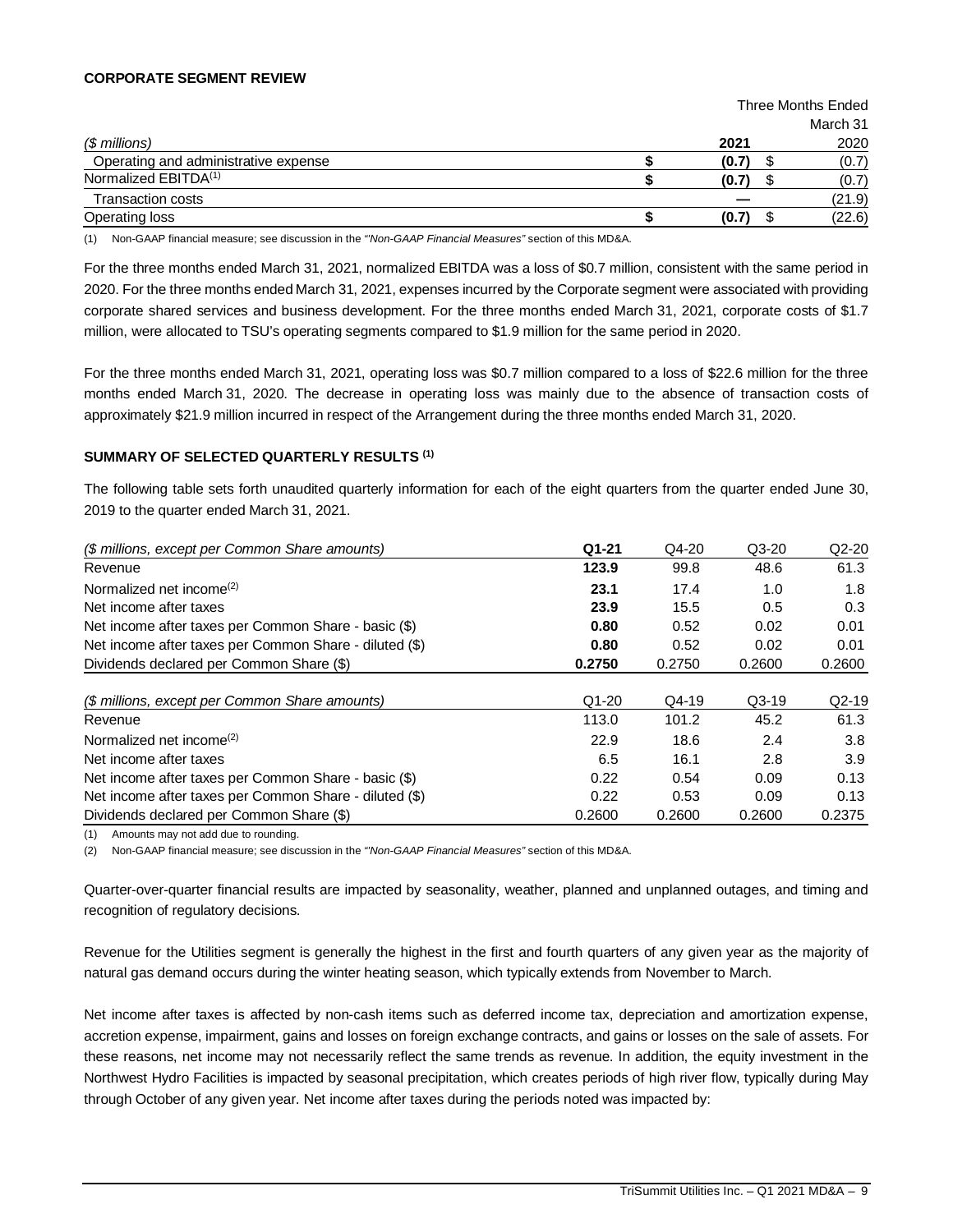- an income tax recovery recognized in the second quarter of 2019 as a result of the one-time deferred income tax recovery related to the reduction in the Alberta statutory tax rate in June 2019 and the decrease in current income tax expense due to accelerated tax deductions related to PP&E; and
- after-tax transaction costs of approximately \$1.8 million incurred in the fourth quarter of 2019, approximately \$18.0 million incurred in the first quarter of 2020 and approximately \$0.4 million incurred in the second quarter of 2020, all in respect of the Arrangement.

# **LIQUIDITY AND CAPITAL RESOURCES**

## **Liquidity**

The Company's primary sources of liquidity are cash flow from operations and debt additions. The Company's cash requirements include funding for capital expenditures and working capital, servicing and repaying long-term debt, and dividend payments. The Company's sources and uses of cash are further discussed below:

|                                          | <b>Three Months Ended</b> |          |
|------------------------------------------|---------------------------|----------|
|                                          |                           | March 31 |
| (\$ millions)                            | 2021                      | 2020     |
| Cash from operations                     | 37.5                      | 36.5     |
| Cash used in investing activities        | (16.0)                    | (14.6)   |
| Cash from (used in) financing activities | (20.9)                    | 32.4     |
| Increase in cash and cash equivalents    | 0.6                       | 54.3     |

# **Cash from operations**

During the three months ended March 31, 2021, cash from operations increased by \$1.0 million as compared to the same period in 2020 primarily due to higher cash earnings, partially offset by an unfavourable variance from changes in operating assets and liabilities. The unfavourable variance in changes in operating assets and liabilities were mainly due to timing of supplier payments.

## **Investing activities**

During the three months ended March 31, 2021, cash used in investing activities increased by \$1.4 million as compared to the same period in 2020 primarily due to higher capital expenditures.

See also the "*Capital Expenditures"* section of this MD&A.

## **Financing activities**

During the three months ended March 31, 2021, cash used in financing activities increased by \$53.3 million as compared to the same period in 2020 primarily due to decreased net borrowings and an increase in dividends paid.

# **Working Capital**

| (\$ millions except current ratio) | March 31,<br>2021 | December 31,<br>2020 |
|------------------------------------|-------------------|----------------------|
| Current assets                     | 86.0              | 82.5                 |
| <b>Current liabilities</b>         | 76.4              | 88.5                 |
| Working capital (deficiency)       | 9.6               | (6.0)                |
| Working capital ratio              | 1.13              | 0.93                 |

The variation in the working capital ratio was primarily due to an increase in cash held and a decrease in accounts payable and accrued liabilities, short-term debt and customer deposits. TSU's working capital will fluctuate in the normal course of business, and the working capital deficiency will be funded using cash flow from operations and available credit facilities as required.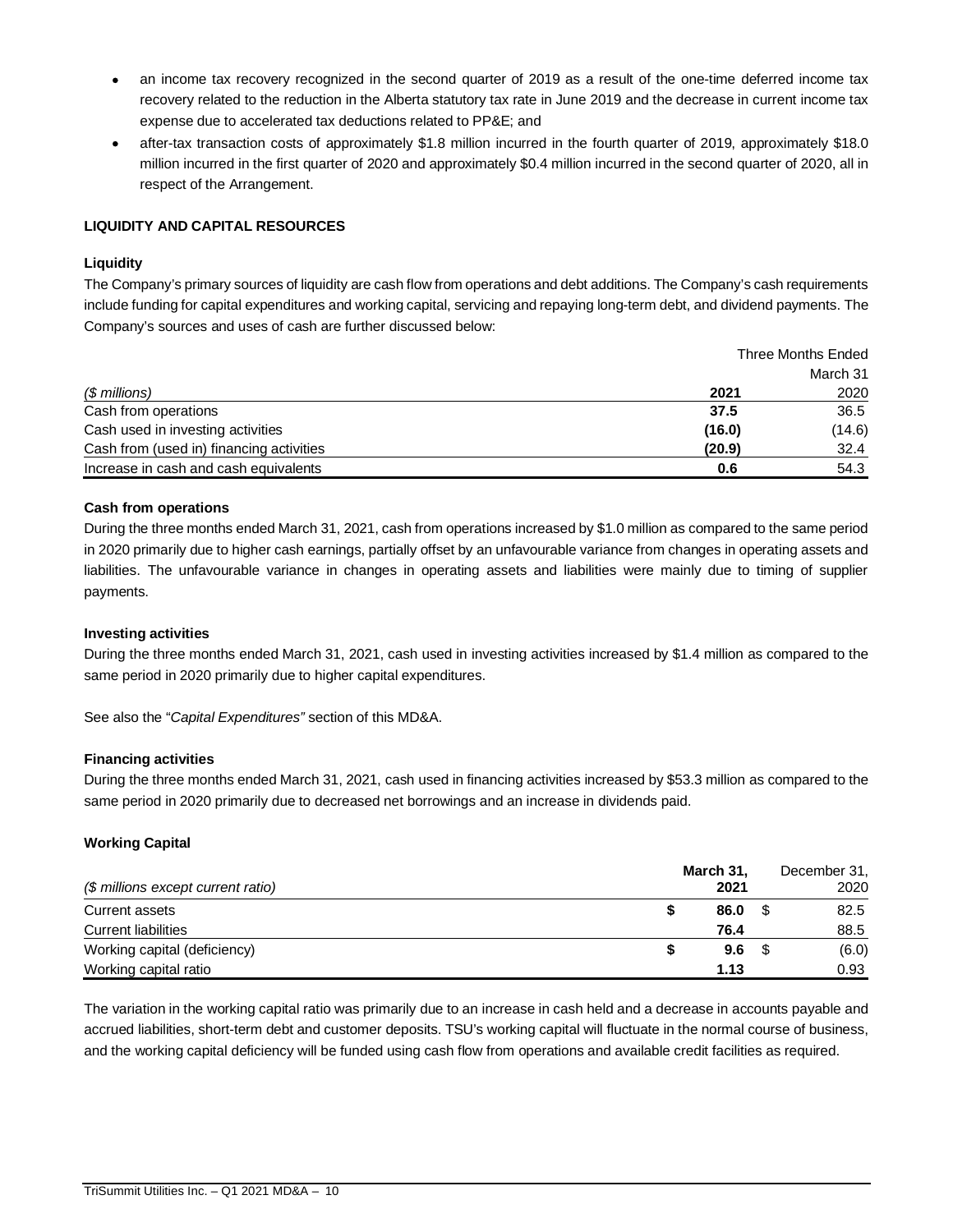#### **Capital Resources**

The Company's objective for managing capital is to maintain its investment grade credit rating, ensure adequate liquidity, maximize the profitability of its existing assets and grow its business through prudent capital investments which ultimately add to the utilities' rate base, and enhance returns to its shareholder. The Company's capital resources are comprised of short-term and long-term debt (including the current portion).

The use of debt or equity funding is based on TSU's capital structure, which is determined by considering the norms and risks associated with operations and cash flow stability and sustainability.

|                                                     |                | December 31. |
|-----------------------------------------------------|----------------|--------------|
| (\$ millions, except where noted)                   | March 31, 2021 | 2020         |
| Short-term debt                                     | \$             | 4.1          |
| Current portion of long-term debt                   | 1.0            | 1.0          |
| Long-term debt $(1)$                                | 710.6          | 719.0        |
| Total debt                                          | 711.6          | 724.1        |
| Less: cash and cash equivalents                     | 7.7            | (7.1)        |
| Net debt $(2)$                                      | 719.3          | 717.0        |
| Shareholder's equity                                | 625.2          | 609.6        |
| Total capitalization                                | 1,344.5        | 1,326.6      |
| Net debt-to-total capitalization <sup>(2)</sup> (%) | 53.5           | 54.0         |

(1) Net of debt issuance costs of \$3.3 million as of March 31, 2021 (December 31, 2020 - \$3.4 million).

(2) Non-GAAP financial measure; see discussion in the *"'Non-GAAP Financial Measures"* section of this MD&A.

As at March 31, 2021, TSU's total debt primarily consisted of outstanding MTNs of \$650 million (December 31, 2020 - \$650 million), PNG debentures of \$24 million (December 31, 2020 - \$24.0 million) and \$40.5 million drawn under other bank credit facilities (December 31, 2020 - \$53.1 million). In addition, TSU had \$8.1 million of letters of credit issued (December 31, 2020 - \$8.5 million).

TSU's earnings interest coverage for the rolling 12 months ended March 31, 2021 was 2.5 times (12 months ended March 31, 2020 2.1 times).

#### **Credit Facilities**

The Company funds its long and short term borrowing requirements with credit facilities as follows:

|                                                     |                              | Drawn at          |   | Drawn at             |
|-----------------------------------------------------|------------------------------|-------------------|---|----------------------|
| (\$ millions)                                       | <b>Borrowing</b><br>capacity | March 31.<br>2021 |   | December 31,<br>2020 |
| Syndicated revolving credit facility <sup>(1)</sup> | 200.0                        | 15.5              | S | 24.0                 |
| Operating credit facility <sup>(2)</sup>            | 35.0                         | 3.4               |   | 3.8                  |
| PNG committed credit facility <sup>(3)</sup>        | 25.0                         | 25.0              |   | 25.0                 |
| PNG operating credit facility <sup>(4)</sup>        | 25.0                         | 4.7               |   | 8.8                  |
|                                                     | 285.0                        | 48.6              |   | 61.6                 |

(1) On October 25, 2018, the Company entered into definitive credit agreements establishing the \$200 million unsecured syndicated revolving credit facility that matures October 25, 2022. On February 13, 2020, the Company extended the maturity date to December 31, 2023. Borrowing options under this facility include Canadian prime rate-based loans, U.S. base rate loans, bankers' acceptances and LIBOR loans. Borrowings against this credit facility bear fees and interest at rates relevant to the nature of the draw made and the Company's credit rating. There are no mandatory repayments prior to maturity under this facility. The facility has covenants customary for these types of facilities, which must be met at each quarter end. The Company has complied with all financial covenants each quarter since the establishment of this facility.

(2) On October 25, 2018, the Company entered into a definitive credit agreement with a Canadian chartered bank establishing the \$35 million revolving operating credit facility. Borrowings under this facility are due on demand. Borrowing options under this facility include overdraft, letters of credit, Canadian prime ratebased loans, U.S. base rate loans, bankers' acceptances and LIBOR loans. Borrowings on this credit facility bear fees and interest at rates relevant to the nature of the draw made and the Company's credit rating. This facility is used to fund overdraft amounts and to issue letters of credit. As at March 31, 2021 a total of \$3.4 million (December 31, 2020 - \$3.8 million) in letters of credit were issued and are outstanding. This facility has covenants customary for these types of facilities, which must be met at each quarter end. The Company has complied with all financial covenants each quarter since the establishment of this facility.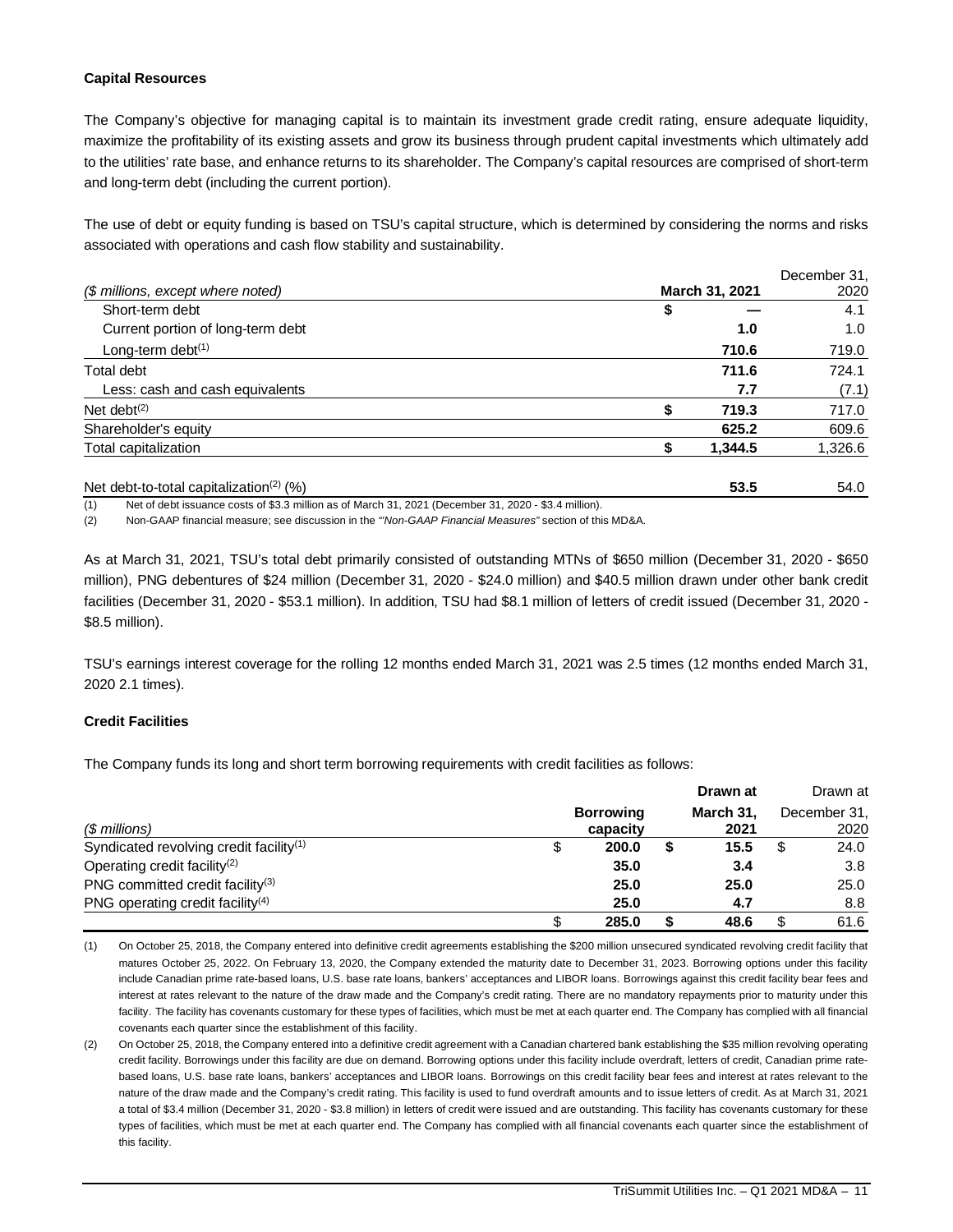- (3) PNG has \$55 million of revolving credit facilities maturing on May 4, 2023. \$30 million of which is with the Company and \$25 million of which is with a Canadian chartered bank. The \$25 million external facility will be used to support PNG's capital spending program. Borrowings under the external facility are available by way of bankers' acceptances bearing interest at the three-month bankers' acceptance rate plus a spread and subject to stand-by fees. Interest and stand-by costs are due monthly. Optional repayments are allowed without penalty and there is no mandatory repayment prior to maturity. The facilities have covenants customary for these types of facilities, which must be met at each quarter end. PNG has been in compliance with all financial covenants each quarter since the establishment of these facilities.
- (4) PNG has a \$25 million operating credit facility with a Canadian chartered bank and the maturity date of this facility was extended to November 4, 2022. The operating line is available for working capital purposes through cash draws in the form of prime-rate advances or bankers' acceptances and the issuance of letters of credit and is collateralized by a charge on PNG's accounts receivable and inventories. As at March 31, 2021, \$4.7 million (December 31, 2020 -\$4.7 million) of letters of credit were issued and outstanding under this facility.

The following table summarizes the Company's primary financial covenants as defined by the credit facility agreements:

|                                                   | Debt covenant               | As at                 |
|---------------------------------------------------|-----------------------------|-----------------------|
| Ratios                                            | requirements                | <b>March 31, 2021</b> |
| Bank debt-to-capitalization <sup>(1)(2)</sup>     | not greater than 65 percent | 52.7%                 |
| Bank EBITDA-to-interest expense <sup>(1)(2)</sup> | not less than 2.5x          | 4.0x                  |

(1) Calculated in accordance with the Company's credit facility agreements, which are available on SEDAR at *www.sedar.com*.

(2) Estimated, subject to final adjustments.

#### **Base Shelf Prospectus**

On November 16, 2020, the Company filed a \$1.0 billion base shelf prospectus. The purpose of the base shelf prospectus is to facilitate timely offerings of certain types of future public debt and/or equity issuances during the 25-month period that the base shelf prospectus remains effective. As at March 31, 2021, \$1.0 billion was available under the base shelf prospectus.

#### **CONTRACTUAL OBLIGATIONS**

As at March 31, 2021, there were no material changes in contractual obligations from that disclosed in the 2020 Annual MD&A.

#### **CAPITAL EXPENDITURES**

|                          |                            |                  | <b>Three Months Ended</b><br>March 31, 2021 |       |    |                     |                  | Three Months Ended<br>March 31, 2020 |       |
|--------------------------|----------------------------|------------------|---------------------------------------------|-------|----|---------------------|------------------|--------------------------------------|-------|
| $$$ millions)            | <b>Renewable</b><br>Energy | <b>Utilities</b> | Corporate                                   | Total |    | Renewable<br>Energy |                  | Utilities Corporate                  | Total |
| Capital expenditures:    |                            |                  |                                             |       |    |                     |                  |                                      |       |
| PPAE <sup>(1)</sup>      | \$                         | $9.2$ \$         | S                                           | 9.2   | S  | $0.1$ \$            | 6.9 <sup>5</sup> |                                      | 7.0   |
| Intangible assets        |                            | 1.3              |                                             | 1.3   |    |                     | 2.7              |                                      | 2.7   |
| Capital expenditures     |                            | 10.5             |                                             | 10.5  |    | 0.1                 | 9.6              |                                      | 9.7   |
| Disposals:               |                            |                  |                                             |       |    |                     |                  |                                      |       |
| PP&E                     |                            | (0.1)            |                                             | (0.1) |    |                     | (0.6)            |                                      | (0.6) |
| Net capital expenditures |                            | $10.4$ \$        |                                             | 10.4  | \$ | $0.1$ \$            | 9.0 <sup>5</sup> |                                      | 9.1   |

**— —** (1) Effective January 1, 2020, HGL suspended the deferral of a portion of operating, maintenance and administrative expenses in regulatory assets as per the revised CRP deferral mechanism approved by the NSUARB on April 21, 2020. Prior to the changes to the CRP deferral mechanism, \$1.0 million of operating, maintenance and administrative expenses were deferred in regulatory assets during the three months ended March 31, 2020

Capital expenditures for the three months ended March 31, 2021 were \$10.5 million, the majority of which relates to system betterment, replacement of transmission and distribution lines and new business installations as well as approximately \$1.3 million in software development costs.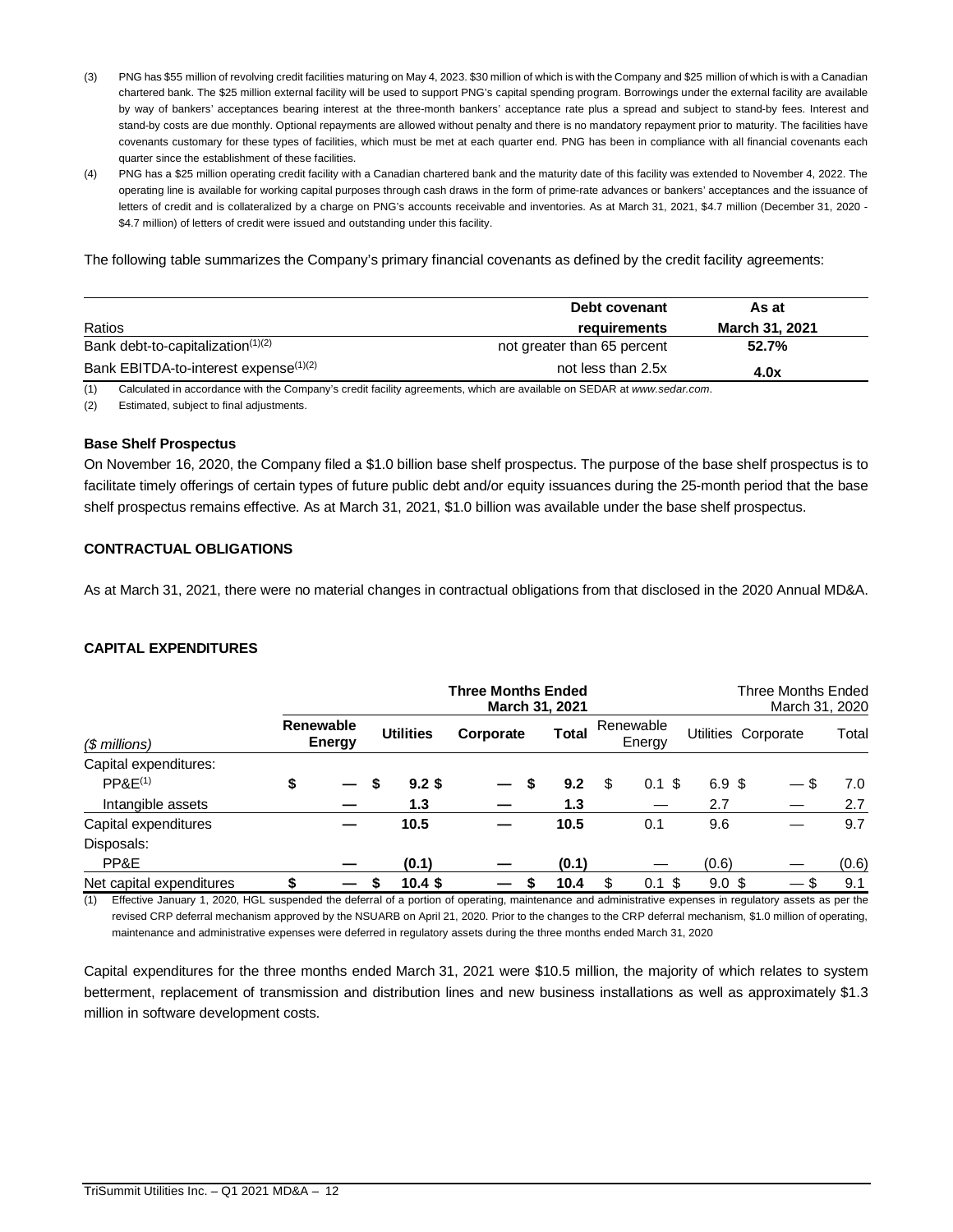#### **RISK MANAGEMENT**

TSU is exposed to various market risks in the normal course of operations that could impact earnings and cash flows. The Board of Directors provides oversight of the Company's risk management activities. Other than as discussed under the "*Business and Regulatory Updates – Impact of the COVID-19 Pandemic*" section of this MD&A, there have been no significant changes during the three months ended March 31, 2021 to the Company's business risks that were disclosed in the 2020 Annual MD&A.

#### **SHARE INFORMATION**

|                               | As at May 4, 2021 |
|-------------------------------|-------------------|
| <b>Issued and outstanding</b> |                   |
| Common Shares                 | 30,000,000        |

#### **ADOPTION OF NEW ACCOUNTING STANDARDS**

Effective January 2021, the Company adopted the following Financial Accounting Standards Board ("FASB") issued Accounting Standards Updates ("ASU"):

- ASU No. 2019-12 "Income Taxes Simplifying the Accounting for Income Taxes". The amendments in this ASU removes certain exceptions and provides some simplifications in accounting for income taxes. The adoption of this ASU did not have a material impact on the Company's consolidated financial statements; and
- ASU No. 2020-01 "Investments Equity Securities (Topic 321), Investments Equity Method and Joint Ventures (Topic 323) and Derivatives and Hedging (Topic 815) – Clarifying the Interactions between Topic 321, Topic 323, and Topic 815". The amendments in this ASU provides guidance for accounting for certain equity securities when the equity method of accounting is applied or discontinued and for forward contracts and purchased options on certain securities. The adoption of this ASU did not have a material impact on the Company's consolidated financial statements.

#### **FUTURE CHANGES IN ACCOUNTING PRINCIPLES**

In June 2016, FASB issued ASU No. 2016-13 "Financial Instruments – Credit Losses: Measurement of Credit Losses on Financial Instruments". The amendments in this ASU replace the current "incurred loss" impairment methodology with an "expected loss" model for financial assets measured at amortized cost. In November 2019, FASB issued ASU No. 2019-10 "Financial Instruments – Credit Losses (Topic 326), Derivatives and Hedging (Topic 815) and Leases (Topic 842): Effective Dates" which deferred the effective date of ASU No. 2016-13 to January 1, 2023. Early adoption is permitted. The Company is currently completing its assessment of the impact of these ASUs on its consolidated financial statements.

#### **OFF-BALANCE SHEET ARRANGEMENTS**

TSU did not enter into any material off-balance sheet arrangements during the three months ended March 31, 2021. Reference should be made to the 2020 Annual Financial Statements and 2020 Annual MD&A.

# **DISCLOSURE CONTROLS AND PROCEDURES ("DC&P") AND INTERNAL CONTROL OVER FINANCIAL REPORTING ("ICFR")**

On delisting of the Common Shares from the Toronto Stock Exchange, the Company became a "Venture Issuer" under applicable Canadian securities regulations for certain purposes. As such, the Chief Executive Officer ("CEO") and Chief Financial Officer ("CFO") are not required to certify the design and evaluation of the Company's DC&P and ICFR under National Instrument 52-109 – *Certification of Disclosure in Issuers' Annual and Interim Filings*. However, the CEO and CFO have reviewed the Interim Financial Statements and this MD&A. Based on their knowledge and exercise of reasonable diligence, they have concluded that these documents fairly present in all material respects the financial condition, financial performance and cash flows of the Company as at the date of and for the periods presented.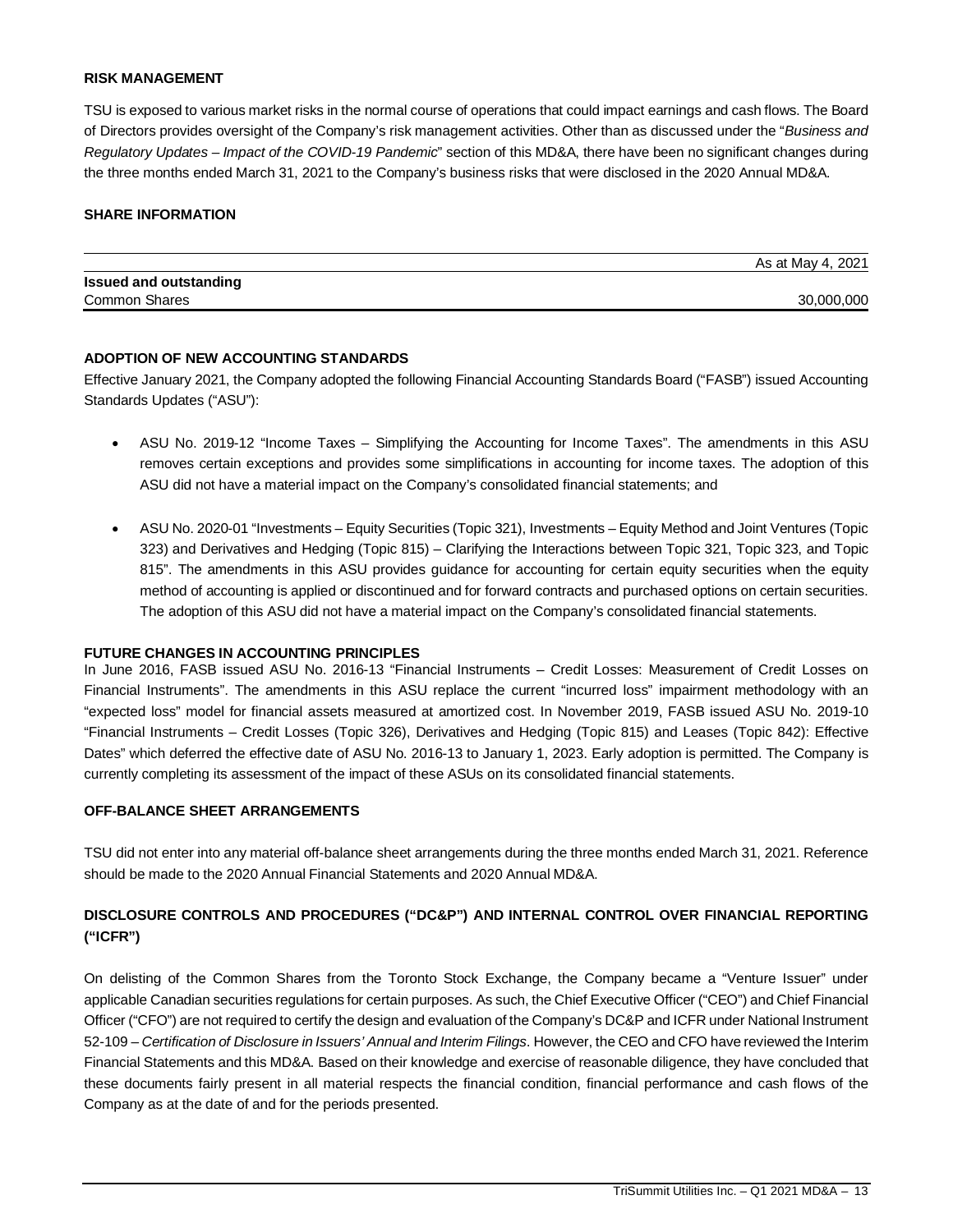#### **NON-GAAP FINANCIAL MEASURES**

This MD&A contains references to certain financial measures used by the Company that do not have a standardized meaning prescribed by U.S. GAAP and may not be comparable to similar measures presented by other entities. Readers are cautioned that these non-GAAP measures should not be construed as alternatives to other measures of financial performance calculated in accordance with U.S. GAAP. The non-GAAP measures and their reconciliation to U.S. GAAP financial measures are shown below. These non-GAAP measures provide additional information that management believes is meaningful in describing the Company's operational performance, liquidity and capacity to fund dividends, capital expenditures, and other investing activities. The specific rationale for, and incremental information associated with, each non-GAAP measure is discussed below.

References to normalized EBITDA, normalized net income, normalized funds from operations, net debt and net debt to total capitalization throughout this MD&A have the meanings as set out in this section.

#### **Normalized EBITDA**

|                                                                            |       |   | <b>Three Months Ended</b> |
|----------------------------------------------------------------------------|-------|---|---------------------------|
|                                                                            |       |   | March 31                  |
| (\$ millions)                                                              | 2021  |   | 2020                      |
| Normalized EBITDA                                                          | 40.8  | S | 40.2                      |
| Add (deduct):                                                              |       |   |                           |
| Foreign exchange gain (loss)                                               | (0.1) |   | 0.1                       |
| Unrealized gain on foreign exchange contracts                              | 0.8   |   | 1.6                       |
| Accretion expense                                                          | (0.1) |   |                           |
| Depreciation and amortization expense                                      | (9.2) |   | (8.3)                     |
| Accretion and depreciation and amortization expense from equity investment | (0.9) |   | (0.8)                     |
| <b>Transaction costs</b>                                                   |       |   | (21.9)                    |
| Operating income                                                           | 31.3  |   | 10.9                      |

Normalized EBITDA is a measure of the Company's operating profitability prior to how business activities are financed, assets are amortized, or earnings are taxed. Normalized EBITDA is calculated using operating income adjusted for depreciation and amortization expense, accretion expenses, foreign exchange gain (loss), unrealized gain (loss) on foreign exchange contracts, and other typically non-recurring items. Normalized EBITDA is frequently used by investors in the evaluation of entities within the industry as it excludes items that can vary substantially between entities depending on the accounting policies chosen, the book value of assets and the capital structure.

Normalized EBITDA as presented should not be viewed as an alternative to operating income or other measures of income calculated in accordance with U.S. GAAP as an indicator of performance.

#### **Normalized Net Income**

|                                               | Three Months Ended |  |          |  |
|-----------------------------------------------|--------------------|--|----------|--|
|                                               |                    |  | March 31 |  |
| $$$ millions)                                 | 2021               |  | 2020     |  |
| Normalized net income                         | 23.1               |  | 22.9     |  |
| Add (deduct) after-tax:                       |                    |  |          |  |
| Unrealized gain on foreign exchange contracts | 0.8                |  | 1.6      |  |
| <b>Transaction costs</b>                      |                    |  | (18.0)   |  |
| Net income after taxes                        | 23.9               |  | 6.5      |  |

Normalized net income represents net income after taxes adjusted for the after-tax impact of unrealized gain (loss) on foreign exchange contracts and other typically non-recurring items. This measure is presented in order to enhance the comparability of results, as it reflects the underlying performance of the Company.

Normalized net income as presented should not be viewed as an alternative to net income after taxes or other measures of income calculated in accordance with U.S. GAAP as an indicator of performance.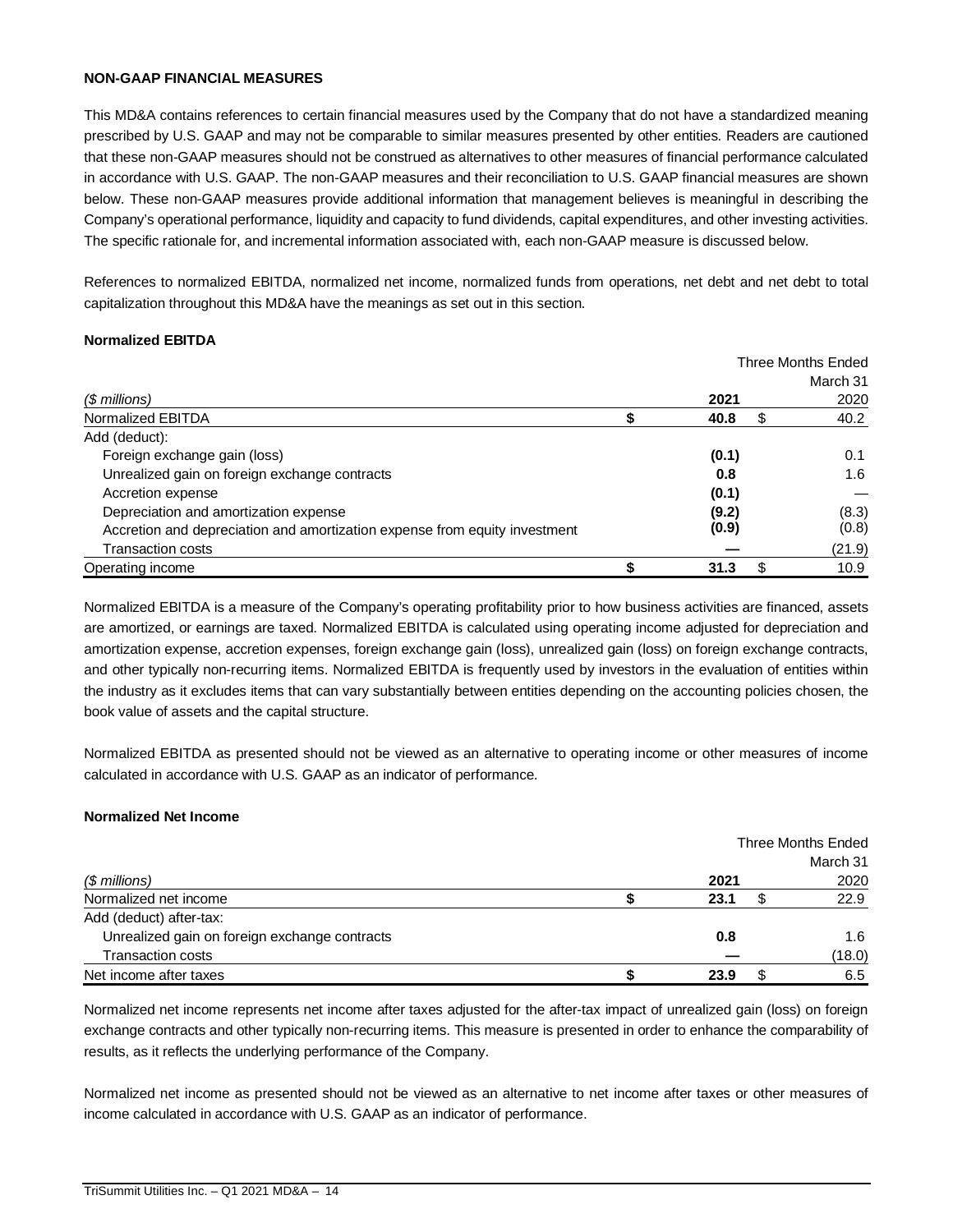#### **Normalized Funds from Operations**

|                                             |      | Three Months Ended |
|---------------------------------------------|------|--------------------|
|                                             |      | March 31           |
| $$$ millions)                               | 2021 | 2020               |
| Normalized funds from operations            | 35.0 | 33.4               |
| Add (deduct):                               |      |                    |
| Changes in operating assets and liabilities | 2.5  | 25.0               |
| <b>Transaction costs</b>                    |      | (21.9)             |
| Cash from operations                        | 37.5 | 36.5               |

Normalized funds from operations is used to assist management and investors in analyzing the liquidity of the Company without regard to changes in operating assets and liabilities in the period as well as other non-operating related income and expenses. Management uses this measure to understand the ability to generate funds for use in investing and financing activities.

Normalized funds from operations as presented should not be viewed as an alternative to cash from operations or other cash flow measures calculated in accordance with U.S. GAAP as an indicator of liquidity.

#### **Net Debt and Net Debt to Total Capitalization**

Net debt and net debt to total capitalization are used by the Company to monitor its capital structure and financing requirements. It is also used as a measure of the Company's overall financial strength. Net debt is defined as short-term debt, plus current and long-term portions of long-term debt, less cash and cash equivalents. Total capitalization is defined as net debt plus shareholders' equity. Additional information regarding these non-GAAP measures can be found under the *"Liquidity and Capital Resources – Capital Resources"* section of this MD&A.

## **DEFINITIONS**

GW means gigawatt GWh means gigawatt hour PJ means petajoule; one million gigajoules PP&E means property, plant and equipment

## **ABOUT TSU**

TSU is a Canadian company with natural gas distribution utilities and renewable power generation assets. TSU serves approximately 132,000 customers, delivering low carbon energy, safely and reliably. For more information visit: www.trisummit.ca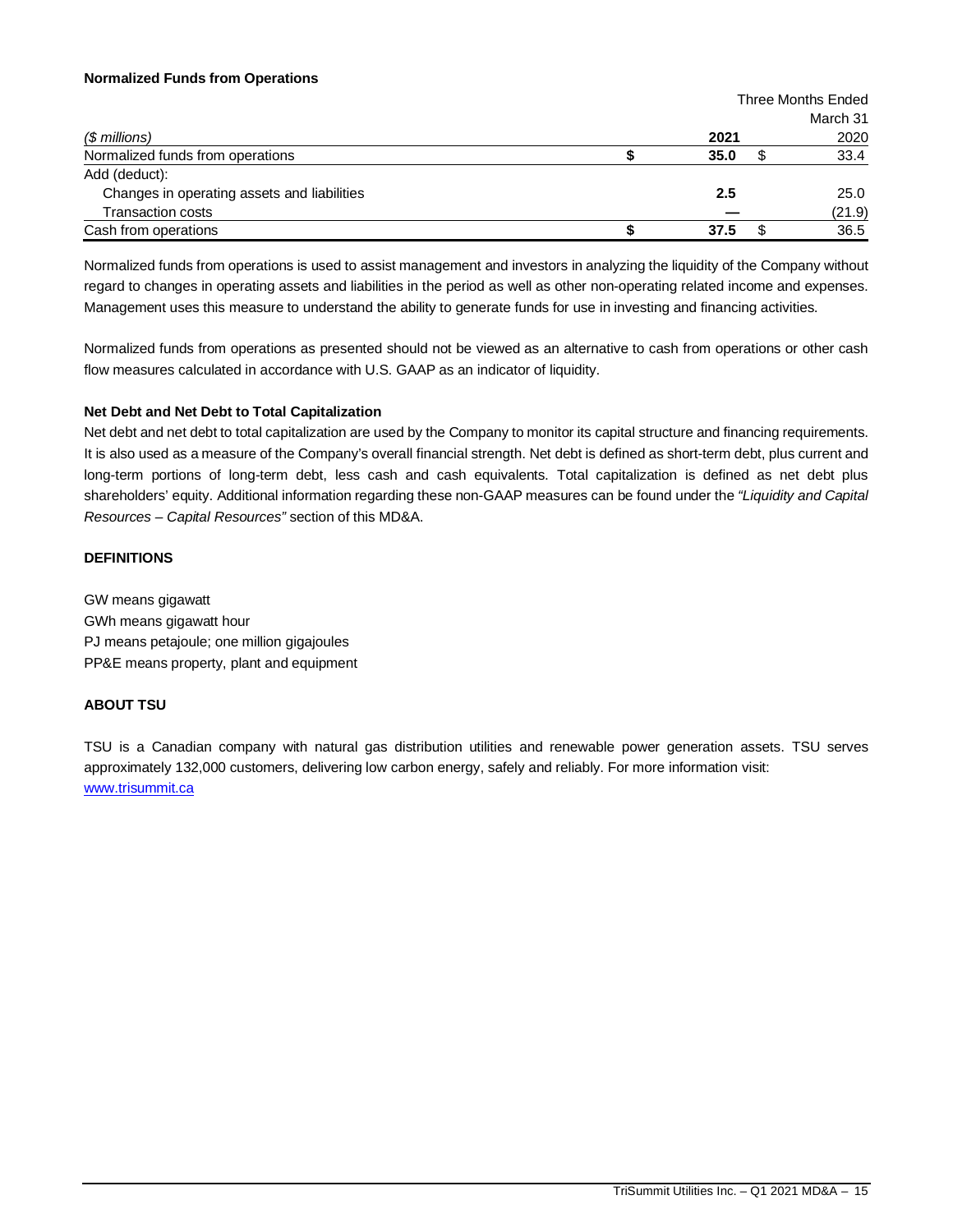# Condensed Consolidated Balance Sheets *(unaudited)*

|                                                                           | March 31,      | December 31,  |
|---------------------------------------------------------------------------|----------------|---------------|
| As at $(\$$ millions)                                                     | 2021           | 2020          |
| <b>ASSETS</b>                                                             |                |               |
| <b>Current assets</b>                                                     |                |               |
| Cash and cash equivalents                                                 | \$<br>7.7      | \$<br>7.1     |
| Accounts receivable, net of allowances                                    | 66.5           | 64.8          |
| Inventory                                                                 | 1.4            | 2.2           |
| Regulatory assets                                                         | 4.5            | 3.8           |
| Prepaid expenses and other current assets                                 | 5.9            | 4.6           |
|                                                                           | 86.0           | 82.5          |
| Property, plant and equipment                                             | 1,028.7        | 1,028.7       |
| Intangible assets                                                         | 34.4           | 34.0          |
| <b>Goodwill</b>                                                           | 119.1          | 119.1         |
| <b>Regulatory assets</b>                                                  | 254.6          | 257.3         |
| Other long-term assets                                                    | 11.7           | 12.0          |
| Investments accounted for by the equity method                            | 114.1          | 116.1         |
|                                                                           | \$<br>1,648.6  | \$<br>1,649.7 |
|                                                                           |                |               |
| <b>LIABILITIES AND SHAREHOLDER'S EQUITY</b><br><b>Current liabilities</b> |                |               |
|                                                                           | \$<br>58.7     | \$<br>62.9    |
| Accounts payable and accrued liabilities                                  |                | 4.1           |
| Short-term debt (note 4)                                                  |                |               |
| Current portion of long-term debt (note 5)                                | 1.0            | 1.0           |
| Customer deposits                                                         | 7.7            | 10.4          |
| Regulatory liabilities                                                    | 6.9            | 6.2           |
| Foreign exchange contracts liability (note 8)                             | 0.7            | 1.5           |
| Other current liabilities                                                 | 1.4<br>76.4    | 2.4           |
|                                                                           |                | 88.5          |
| Long-term debt (note 5)                                                   | 710.6          | 719.0         |
| Asset retirement obligations                                              | 4.6            | 4.5           |
| Deferred income taxes (note 7)                                            | 142.6          | 140.5         |
| <b>Regulatory liabilities</b>                                             | 34.8           | 33.4          |
| <b>Lease liabilities</b>                                                  | 6.0            | 6.1           |
| Future employee obligations (note 9)                                      | 48.4           | 48.1          |
|                                                                           | \$<br>1,023.4  | \$<br>1,040.1 |
| <b>Shareholder's equity</b>                                               |                |               |
| Common shares, no par value, unlimited shares authorized;                 |                |               |
| March 31, 2021 and December 31, 2020 - 30 million shares                  | 321.0          | 321.0         |
| issued and outstanding                                                    |                |               |
|                                                                           |                |               |
| Contributed surplus                                                       | 100.0          | 100.0         |
| Retained earnings                                                         | 206.9          | 191.3         |
| Accumulated other comprehensive loss                                      | (2.7)<br>625.2 | (2.7)         |
|                                                                           |                | \$<br>609.6   |
|                                                                           | \$<br>1,648.6  | 1,649.7       |

\_\_\_\_\_\_\_\_\_\_\_\_\_\_\_\_\_\_\_\_\_\_\_\_\_\_\_\_\_\_\_\_\_\_\_\_\_\_\_\_\_\_\_\_\_\_\_\_\_\_\_\_\_\_\_\_\_\_\_\_\_\_\_\_\_\_\_\_\_\_\_\_\_\_\_\_\_\_\_\_\_\_\_\_\_\_\_\_\_\_\_\_\_\_\_\_\_\_\_\_\_\_\_\_\_\_\_\_\_\_\_\_\_

Commitments and contingencies *(note 10)* Subsequent events *(note 14)*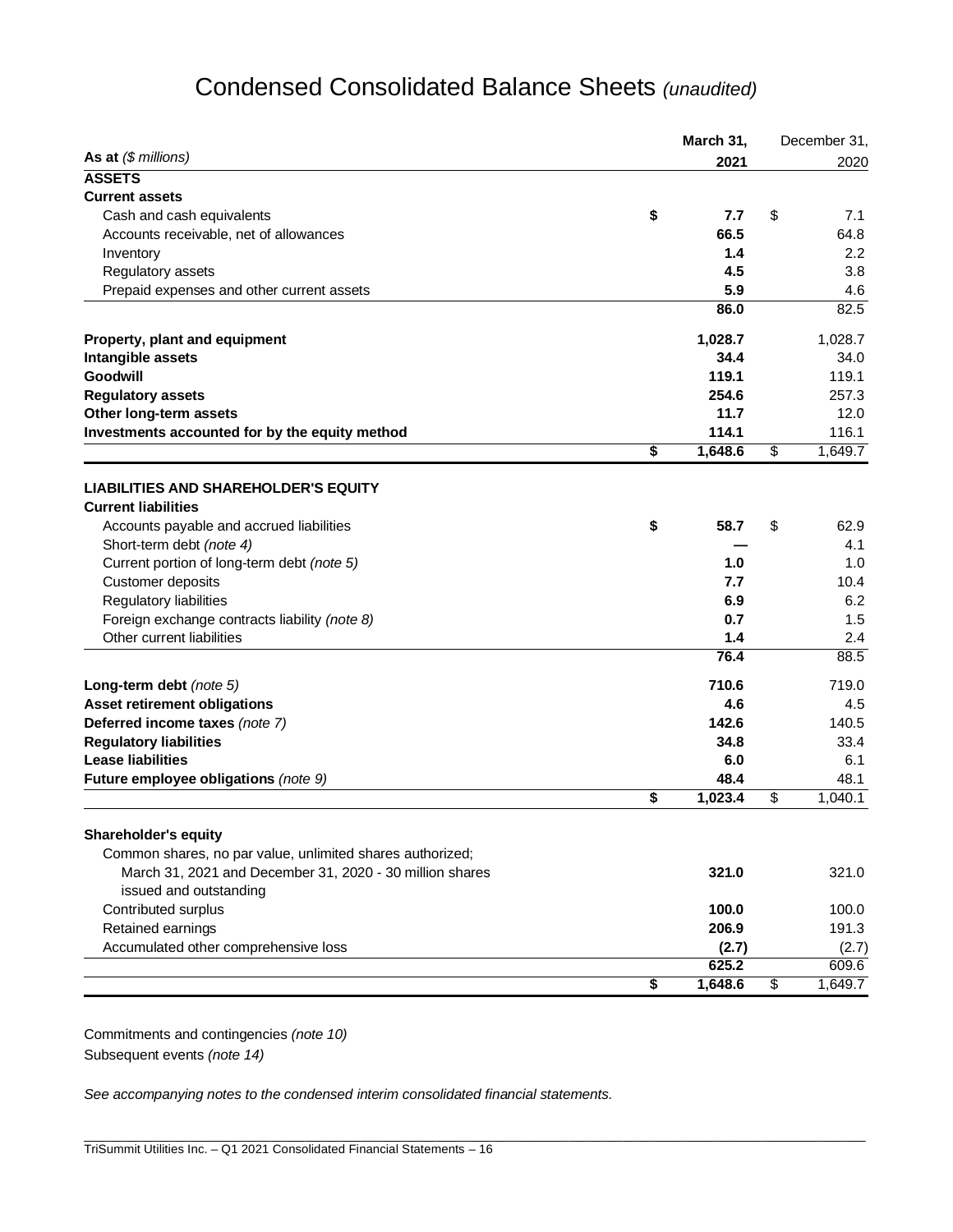# Condensed Consolidated Statements of Income *(unaudited)*

|                                                        |             | Three months ended |
|--------------------------------------------------------|-------------|--------------------|
|                                                        |             | March 31           |
| $$$ millions)                                          | 2021        | 2020               |
| <b>REVENUE</b> (note 6)                                | \$<br>123.9 | \$<br>113.0        |
| <b>EXPENSES</b>                                        |             |                    |
| Cost of sales, exclusive of items shown separately     | 55.8        | 47.4               |
| Operating and administrative                           | 26.9        | 46.9               |
| Accretion                                              | 0.1         |                    |
| Depreciation and amortization                          | 9.2         | 8.3                |
|                                                        | 92.0        | 102.6              |
| Loss from equity investments                           | (1.4)       | (1.4)              |
| Unrealized gain on foreign exchange contracts (note 8) | 0.8         | 1.6                |
| Other income                                           | 0.1         | 0.2                |
| Foreign exchange gain (loss)                           | (0.1)       | 0.1                |
| <b>Operating income</b>                                | 31.3        | 10.9               |
| Interest expense                                       |             |                    |
| Short-term debt                                        | (0.1)       | (0.2)              |
| Long-term debt                                         | (6.8)       | (6.6)              |
| Income before income taxes                             | 24.4        | 4.1                |
| Income tax expense (recovery) (note 7)                 |             |                    |
| Current                                                | (0.1)       | 1.1                |
| Deferred                                               | 0.6         | (3.5)              |
| Net income after taxes                                 | \$<br>23.9  | \$<br>6.5          |

*See accompanying notes to the condensed interim consolidated financial statements.*

# Condensed Consolidated Statements of Comprehensive Income

*(unaudited)*

|                                        | Three months ended |  |                  |  |
|----------------------------------------|--------------------|--|------------------|--|
| (\$ millions)                          | 2021               |  | March 31<br>2020 |  |
| Net income after taxes                 | 23.9               |  | 6.5              |  |
| Other comprehensive loss, net of taxes |                    |  |                  |  |
| Comprehensive income, net of taxes     | 23.9               |  | 6.5              |  |

\_\_\_\_\_\_\_\_\_\_\_\_\_\_\_\_\_\_\_\_\_\_\_\_\_\_\_\_\_\_\_\_\_\_\_\_\_\_\_\_\_\_\_\_\_\_\_\_\_\_\_\_\_\_\_\_\_\_\_\_\_\_\_\_\_\_\_\_\_\_\_\_\_\_\_\_\_\_\_\_\_\_\_\_\_\_\_\_\_\_\_\_\_\_\_\_\_\_\_\_\_\_\_\_\_\_\_\_\_\_\_\_\_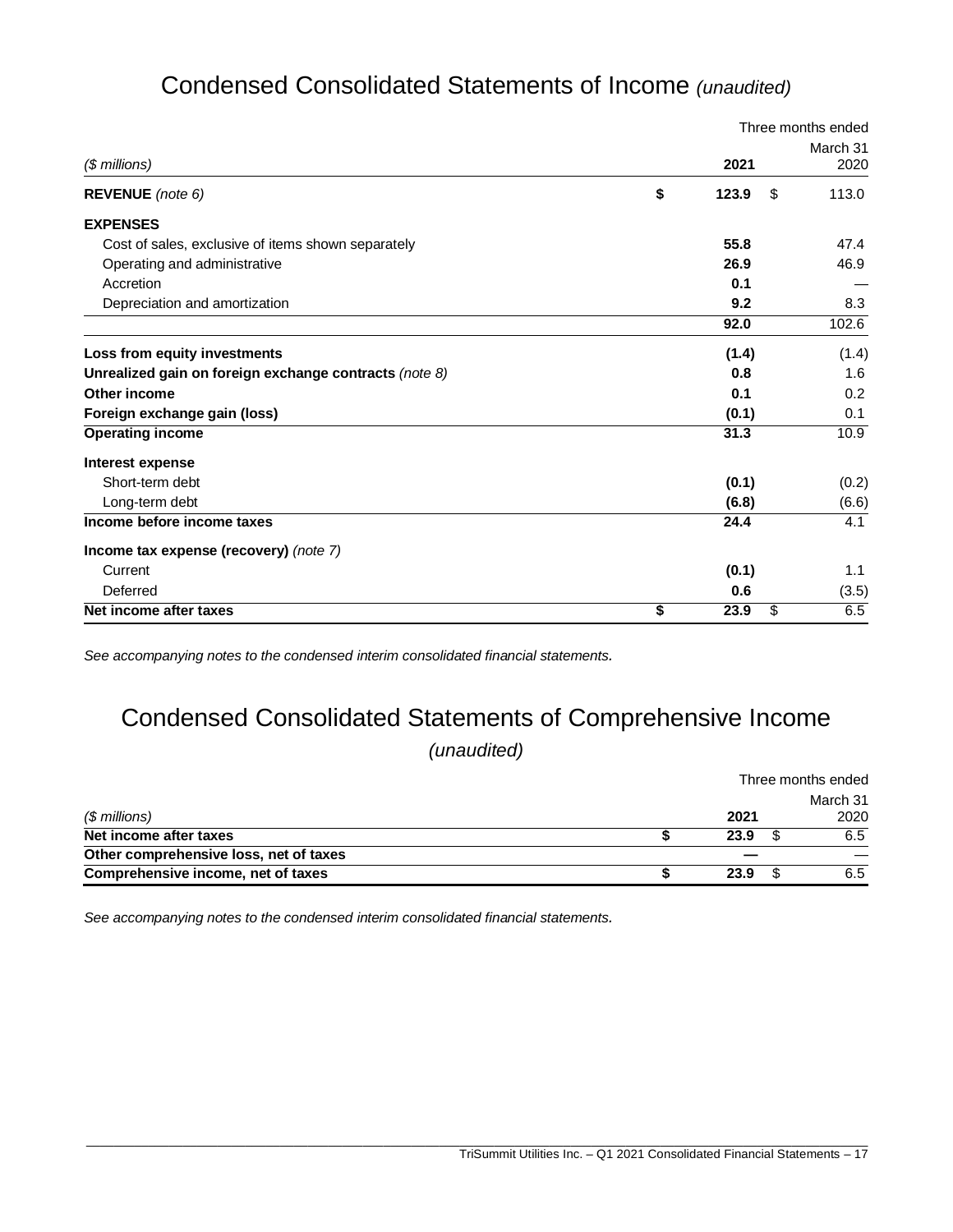# Condensed Consolidated Statements of Changes in Equity *(unaudited)*

|                                       |             |                          | Three months ended |
|---------------------------------------|-------------|--------------------------|--------------------|
|                                       |             |                          | March 31           |
| (\$ millions)                         | 2021        |                          | 2020               |
| <b>Common shares</b>                  |             |                          |                    |
| Balance, beginning of period          | \$<br>321.0 | \$                       | 321.0              |
| Balance, end of period                | \$<br>321.0 | \$                       | 321.0              |
| <b>Contributed surplus</b>            |             |                          |                    |
| Balance, beginning of period          | \$<br>100.0 | \$                       | 100.5              |
| Share option expense                  |             |                          | 0.2                |
| Reclassified to share-based liability |             |                          | (0.7)              |
| Balance, end of period                | \$<br>100.0 | \$                       | 100.0              |
| <b>Retained earnings</b>              |             |                          |                    |
| Balance, beginning of period          | \$<br>191.3 | \$                       | 200.2              |
| Net income after taxes                | 23.9        |                          | 6.5                |
| Common share dividends                | (8.3)       |                          | (7.8)              |
| Balance, end of period                | \$<br>206.9 | \$                       | 198.9              |
| Accumulated other comprehensive loss  |             |                          |                    |
| Balance, beginning of period          | \$<br>(2.7) | \$                       | (1.1)              |
| Other comprehensive income (loss)     |             |                          |                    |
| Balance, end of period                | \$<br>(2.7) | $\overline{\mathcal{S}}$ | (1.1)              |
| <b>Total shareholder's equity</b>     | \$<br>625.2 | \$                       | 618.8              |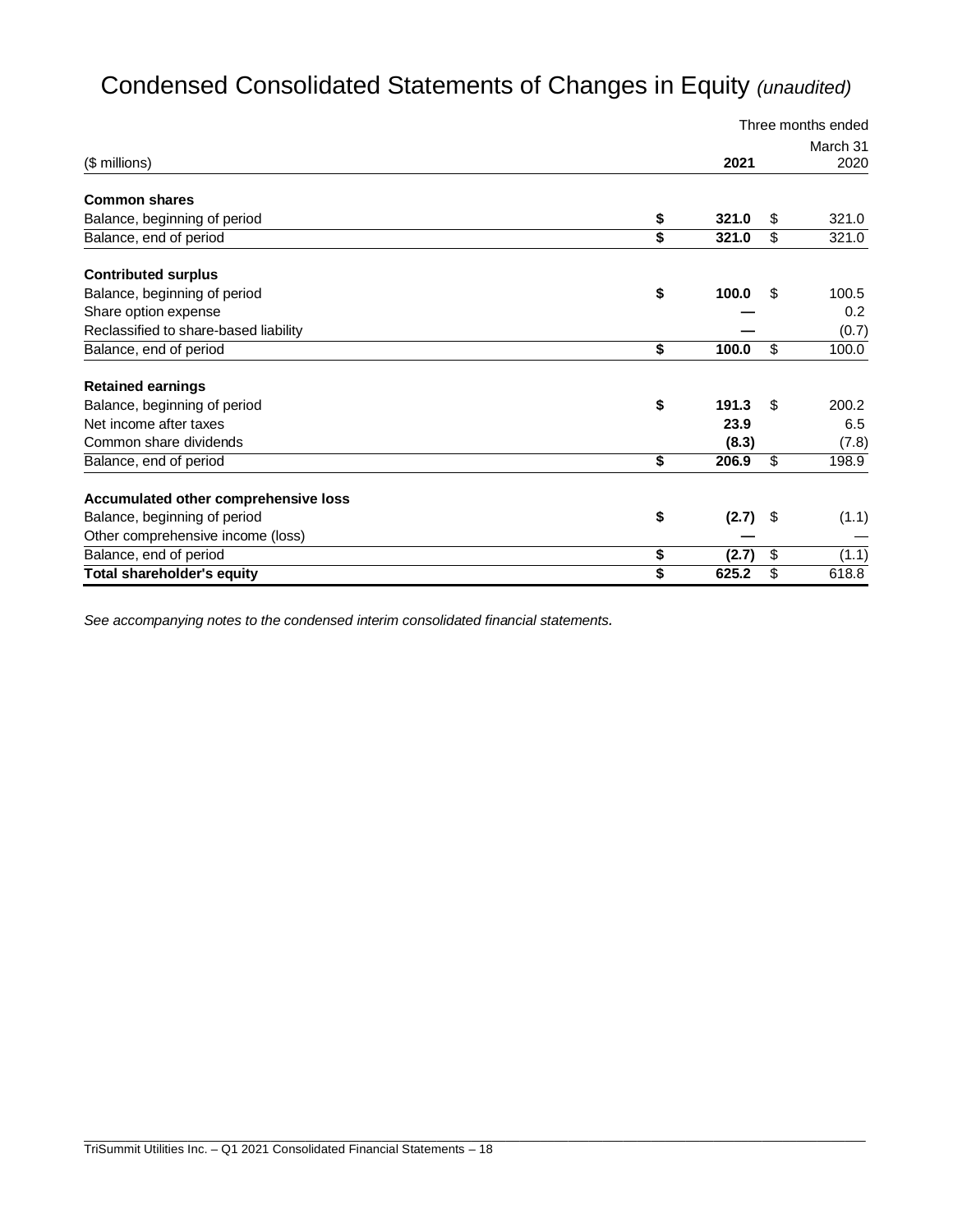# Condensed Consolidated Statements of Cash Flows *(unaudited)*

|                                                        |              |                          | Three months ended |
|--------------------------------------------------------|--------------|--------------------------|--------------------|
|                                                        |              |                          | March 31           |
| (\$ millions)                                          | 2021         |                          | 2020               |
| <b>Cash from operations</b>                            |              |                          |                    |
| Net income after taxes                                 | \$<br>23.9   | \$                       | 6.5                |
| Items not involving cash:                              |              |                          |                    |
| Depreciation and amortization expense                  | 9.2          |                          | 8.3                |
| Accretion expense                                      | 0.1          |                          |                    |
| Deferred income tax expense (recovery) (note 7)        | 0.6          |                          | (3.5)              |
| Loss from equity investments                           | 1.4          |                          | 1.4                |
| Unrealized gain on foreign exchange contracts (note 8) | (0.8)        |                          | (1.6)              |
| Other                                                  |              |                          | (0.2)              |
| Distributions from equity investment                   | 0.6          |                          | 0.6                |
| Changes in operating assets and liabilities (note 11)  | 2.5          |                          | 25.0               |
|                                                        | \$<br>37.5   | \$                       | 36.5               |
| <b>Investing activities</b>                            |              |                          |                    |
| Additions to property, plant and equipment             | (14.2)       |                          | (12.4)             |
| Additions to intangible assets                         | (1.8)        |                          | (2.2)              |
|                                                        | \$<br>(16.0) | \$                       | (14.6)             |
| <b>Financing activities</b>                            |              |                          |                    |
| Net repayment of short-term debt                       | (4.1)        |                          | (9.2)              |
| Net issuance (repayment) of bankers' acceptances       | (8.5)        |                          | 49.6               |
| Payment of debt issuance costs                         |              |                          | (0.2)              |
| Common share dividends                                 | (8.3)        |                          | (7.8)              |
|                                                        | \$<br>(20.9) | $\overline{\mathcal{S}}$ | 32.4               |
| Change in cash and cash equivalents                    | 0.6          |                          | 54.3               |
| Cash and cash equivalents, beginning of period         | 7.1          |                          | 0.2                |
| Cash and cash equivalents, end of period               | \$<br>7.7    | \$                       | 54.5               |

\_\_\_\_\_\_\_\_\_\_\_\_\_\_\_\_\_\_\_\_\_\_\_\_\_\_\_\_\_\_\_\_\_\_\_\_\_\_\_\_\_\_\_\_\_\_\_\_\_\_\_\_\_\_\_\_\_\_\_\_\_\_\_\_\_\_\_\_\_\_\_\_\_\_\_\_\_\_\_\_\_\_\_\_\_\_\_\_\_\_\_\_\_\_\_\_\_\_\_\_\_\_\_\_\_\_\_\_\_\_\_\_\_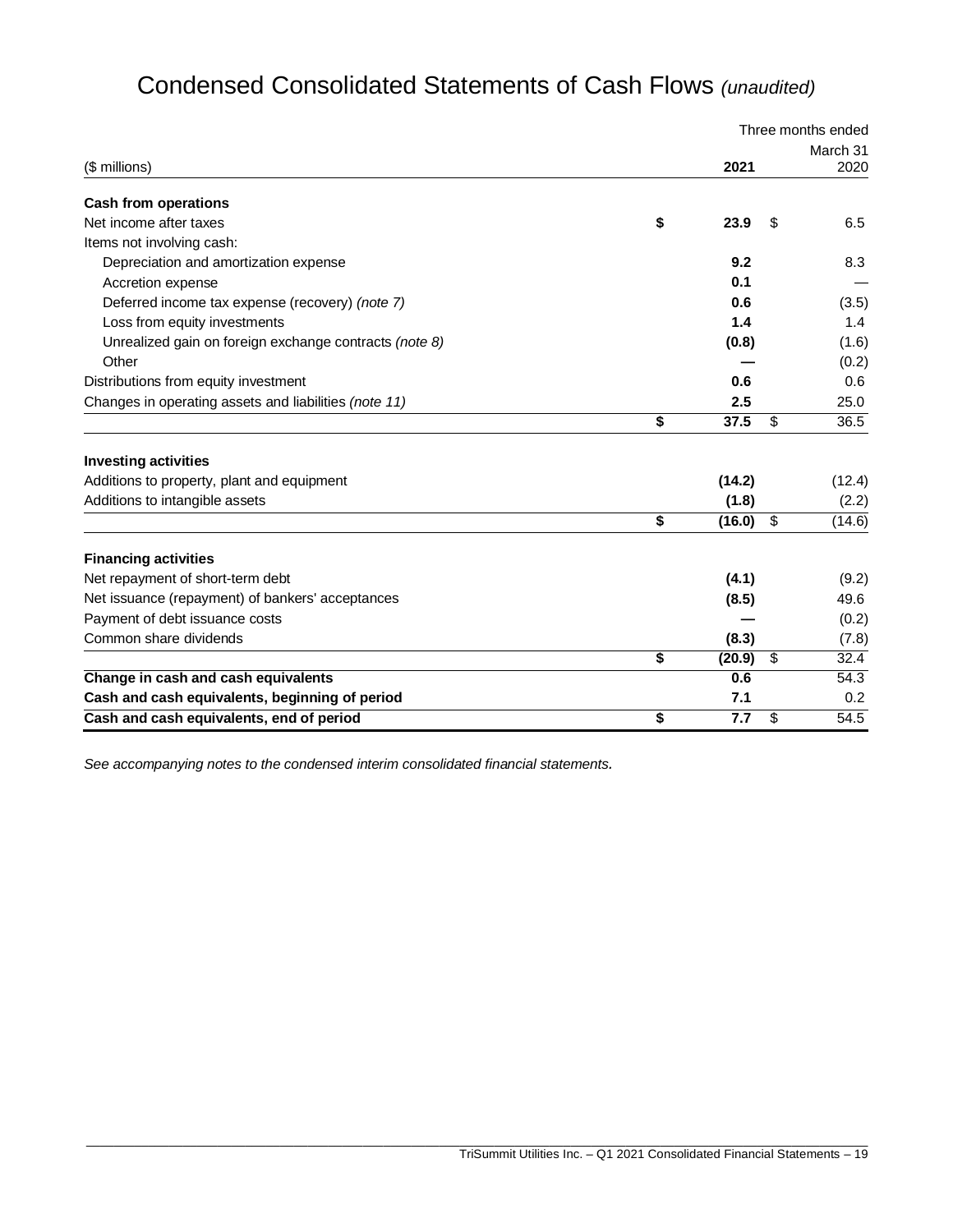# Notes to the Condensed Interim Consolidated Financial Statements

# *(unaudited)*

*(Tabular amounts and amounts in footnotes to tables are in millions of Canadian dollars, unless otherwise indicated.)*

#### **1. OVERVIEW OF THE COMPANY**

TSU is incorporated under the *Canada Business Corporations Act* and its registered office and principal place of business is in Calgary, Alberta. On March 31, 2020, pursuant to a plan of arrangement (the "Arrangement"), TSU became a wholly owned subsidiary of TriSummit Cycle Inc., a company in which the Public Sector Pension Investment Board indirectly holds a majority economic interest and Alberta Teachers' Retirement Fund Board indirectly holds a minority economic interest.

The Company owns rate-regulated natural gas distribution and transmission utility businesses through its operating subsidiaries Apex Utilities Inc. ("AUI") in Alberta, Pacific Northern Gas Ltd. ("PNG") and Pacific Northern Gas (N.E.) Ltd. in British Columbia and Heritage Gas Limited ("HGL") in Nova Scotia. The Company also owns the Bear Mountain Wind Park and an approximately 10 percent indirect interest in the Northwest Hydro Facilities.

#### **2. BASIS OF PRESENTATION**

#### **Basis of Preparation**

These consolidated financial statements have been prepared by management in accordance with United States Generally Accepted Accounting Principles ("U.S. GAAP").

Pursuant to National Instrument 52-107, "Acceptable Accounting Principles and Auditing Standards" ("NI 52-107"), U.S. GAAP reporting is permitted by Canadian securities laws for companies subject to reporting obligations under U.S. securities laws. However, given that the Company is not subject to such reporting obligations and could not therefore rely on the provisions of NI 52-107 to that effect, the Company sought and obtained exemptive relief from the securities regulators in Alberta and Ontario to permit it to prepare its financial statements in accordance with U.S. GAAP. The exemption will terminate on or after the earlier of January 1, 2024, the date upon which the Company ceases to have activities subject to rate regulation, or the effective date prescribed for the mandatory application of a standard within International Financial Reporting Standards specific to entities with activities subject to rate regulation.

#### **Principles of Consolidation**

The consolidated financial statements include the accounts of the Company and its direct and indirect subsidiaries, including, without limitation: TriSummit Utility Group Inc. (formerly AltaGas Utility Group Inc.), Bear Mountain Wind Limited Partnership, TriSummit Canadian Energy Holdings Ltd. (formerly AltaGas Canadian Energy Holdings Ltd.), PNG, AUI, and HGL. The consolidated financial statements also include investments in Inuvik Gas Ltd. and Northwest Hydro Limited Partnership ("Coast LP"), which are accounted for by the equity method. Intercompany transactions and balances are eliminated. Investments in unconsolidated companies that the Company has significant influence over, but not control, are accounted for using the equity method. In addition, the Company uses the equity method of accounting for investments in limited partnership interests in which it has more than a minor interest or influence over the partnership's operating and financial policies.

\_\_\_\_\_\_\_\_\_\_\_\_\_\_\_\_\_\_\_\_\_\_\_\_\_\_\_\_\_\_\_\_\_\_\_\_\_\_\_\_\_\_\_\_\_\_\_\_\_\_\_\_\_\_\_\_\_\_\_\_\_\_\_\_\_\_\_\_\_\_\_\_\_\_\_\_\_\_\_\_\_\_\_\_\_\_\_\_\_\_\_\_\_\_\_\_\_\_\_\_\_\_\_\_\_\_\_\_\_\_\_\_\_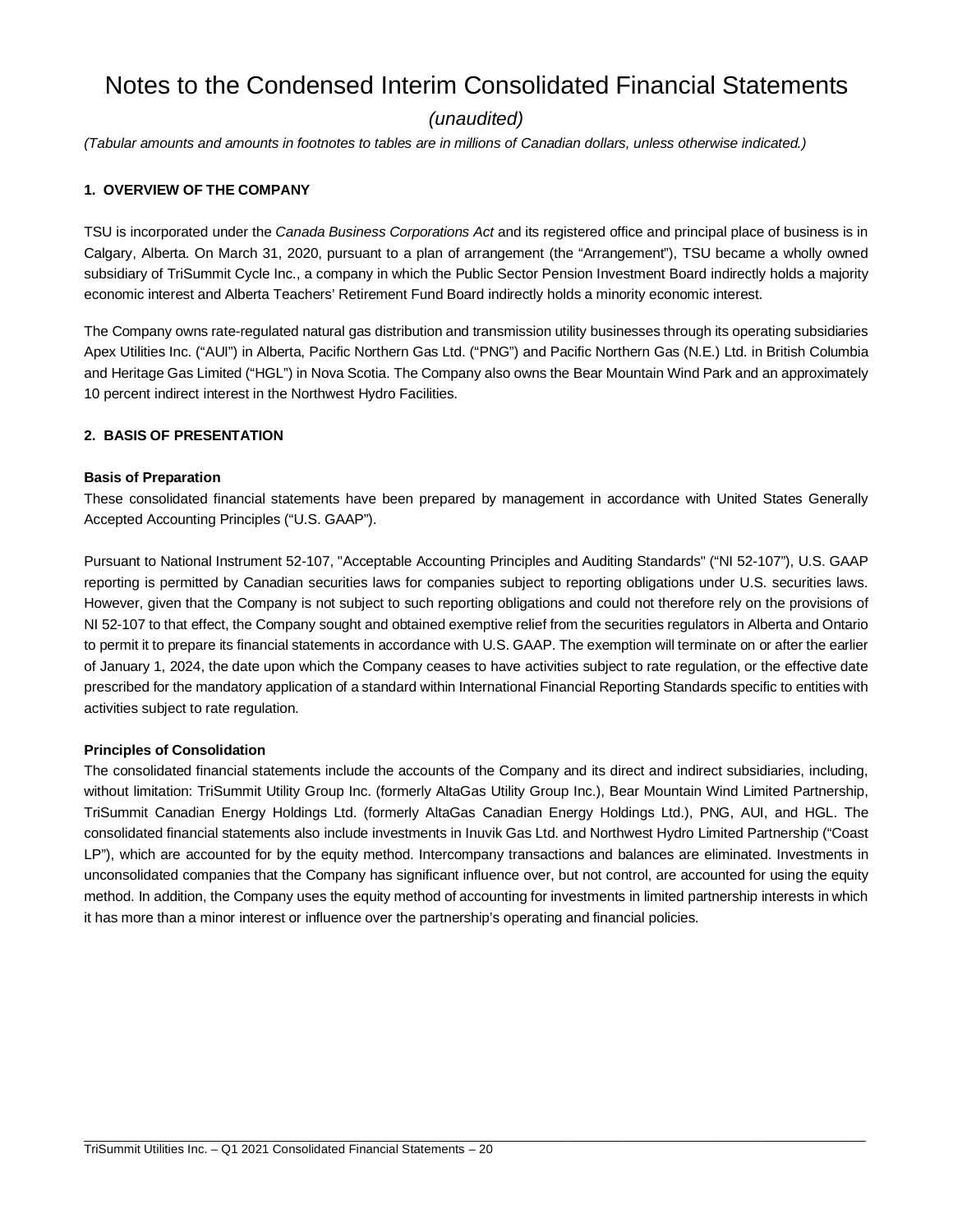#### **3. SUMMARY OF SIGNIFICANT ACCOUNTING POLICIES**

#### **USE OF ESTIMATES AND MEASUREMENT UNCERTAINTY**

The preparation of consolidated financial statements in accordance with U.S. GAAP requires management to make estimates and assumptions that affect the reported amounts of assets and liabilities and the reported amounts of revenue and expenses during the period. Key areas where management has made complex or subjective judgments, when matters are inherently uncertain, include but are not limited to: revenue recognition, credit loss estimates, depreciation and amortization rates, determination of the classification, term and discount rate for leases, fair value of asset retirement obligations, fair value of property, plant and equipment and goodwill for impairment assessments, fair value of financial instruments, provisions for income taxes, assumptions used to measure employee future benefits, provisions for contingencies, and carrying value of regulatory assets and liabilities. Certain estimates are necessary for the regulatory environment in which the Company operates, which often require amounts to be recorded at estimated values until these amounts are finalized pursuant to regulatory decisions or other regulatory proceedings. By their nature, these estimates are subject to measurement uncertainty and may impact the consolidated financial statements of future periods.

#### **SIGNIFICANT ACCOUNTING POLICIES**

Except as noted below, these condensed interim consolidated financial statements have been prepared following the same accounting policies and methods as those used in preparing the Company's 2020 annual audited consolidated financial statements.

#### **ADOPTION OF NEW ACCOUNTING STANDARDS**

Effective January 2021, the Company adopted the following Financial Accounting Standards Board ("FASB") issued Accounting Standards Updates ("ASU"):

- ASU No. 2019-12 "Income Taxes Simplifying the Accounting for Income Taxes". The amendments in this ASU removes certain exceptions and provides some simplifications in accounting for income taxes. The adoption of this ASU did not have a material impact on the Company's consolidated financial statements; and
- ASU No. 2020-01 "Investments Equity Securities (Topic 321), Investments Equity Method and Joint Ventures (Topic 323) and Derivatives and Hedging (Topic 815) – Clarifying the Interactions between Topic 321, Topic 323, and Topic 815". The amendments in this ASU provides guidance for accounting for certain equity securities when the equity method of accounting is applied or discontinued and for forward contracts and purchased options on certain securities. The adoption of this ASU did not have a material impact on the Company's consolidated financial statements.

#### **FUTURE CHANGES IN ACCOUNTING PRINCIPLES**

In June 2016, FASB issued ASU No. 2016-13 "Financial Instruments – Credit Losses: Measurement of Credit Losses on Financial Instruments". The amendments in this ASU replace the current "incurred loss" impairment methodology with an "expected loss" model for financial assets measured at amortized cost. In November 2019, FASB issued ASU No. 2019-10 "Financial Instruments – Credit Losses (Topic 326), Derivatives and Hedging (Topic 815) and Leases (Topic 842): Effective Dates" which deferred the effective date of ASU No. 2016-13 to January 1, 2023. Early adoption is permitted. The Company is currently completing its assessment of the impact of these ASUs on its consolidated financial statements.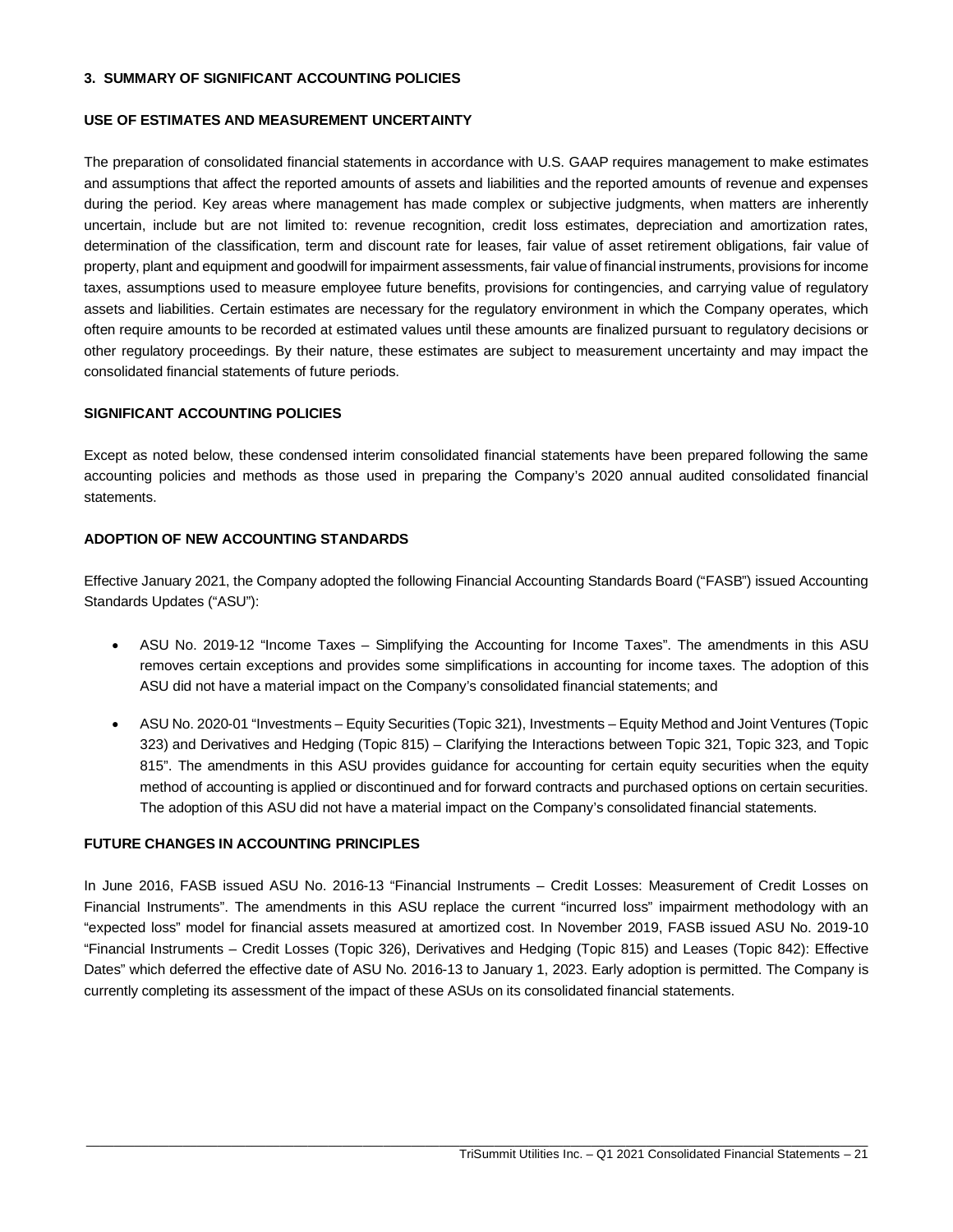#### **4. SHORT-TERM DEBT**

As at March 31, 2021, the Company held a \$35.0 million (December 31, 2020 - \$35.0 million) revolving operating credit facility with a Canadian chartered bank. Borrowings under this facility are due on demand. Draws on this facility are by way of overdraft, Canadian prime rate loans, U.S. base-rate loans, letters of credit, bankers' acceptances and LIBOR loans. As at March 31, 2021, outstanding overdraft under this facility were \$nil (December 31, 2020 - \$nil). Letters of credit outstanding under this facility as at March 31, 2021 were \$3.4 million (December 31, 2020 - \$3.8 million).

As at March 31, 2021, the Company held a \$25.0 million (December 31, 2020 - \$25.0 million) bank operating facility which is available for PNG's working capital purposes. The maturity date of this facility was extended to November 4, 2022. Draws on this facility are by way of prime-rate advances, bankers' acceptances or letters of credit at the bank's prime rate or for a fee. As at March 31, 2021, prime-rate advances under the operating facility were \$nil million (December 31, 2020 - \$4.1 million). Letters of credit outstanding under this facility as at March 31, 2021 were \$4.7 million (December 31, 2020 - \$4.7 million).

## **5. LONG-TERM DEBT**

|                                                                  |               |      | March 31, December 31, |     |               |
|------------------------------------------------------------------|---------------|------|------------------------|-----|---------------|
| As at                                                            | Maturity date |      | 2021                   |     | 2020          |
| Credit facilities                                                |               |      |                        |     |               |
| \$200 million unsecured revolving credit facility <sup>(a)</sup> | 31-Dec-2023   | - \$ | $15.5$ \$              |     | 24.0          |
| \$25 million PNG committed credit facility <sup>(b)</sup>        | 4-May-2023    |      | 25.0                   |     | 25.0          |
| Debenture notes                                                  |               |      |                        |     |               |
| PNG 2025 series debenture - 9.30 percent <sup>(c)</sup>          | 18-Jul-2025   |      | 11.5                   |     | 11.5          |
| PNG 2027 series debenture - 6.90 percent <sup>(c)</sup>          | 2-Dec-2027    |      | 12.5                   |     | 12.5          |
| Medium term notes                                                |               |      |                        |     |               |
| \$300 million senior unsecured - 4.26 percent                    | 5-Dec-2028    |      | 300.0                  |     | 300.0         |
| \$250 million senior unsecured - 3.15 percent                    | 6-Apr-2026    |      | 250.0                  |     | 250.0         |
| \$100 million senior unsecured - 3.13 percent                    | 7-Apr-2027    |      | 100.0                  |     | 100.0         |
| Finance lease liabilities                                        |               |      | 0.4                    |     | $0.4^{\circ}$ |
|                                                                  |               | \$   | 714.9                  | -\$ | 723.4         |
| Less debt issuance costs and discount                            |               |      | (3.3)                  |     | (3.4)         |
|                                                                  |               | \$   | 711.6                  | -\$ | 720.0         |
| Less current portion                                             |               |      | (1.0)                  |     | (1.0)         |
|                                                                  |               | \$   | 710.6                  | \$. | 719.0         |

*(a) Borrowings on the credit facility can be by way of Canadian prime rate-based loans, U.S. base rate loans, bankers' acceptances and LIBOR loans.*

*(b) Borrowings on the credit facility can be by way of Canadian prime rate-based loans and bankers' acceptances.*

*(c) Collateral for the Secured Debentures consists of a specific first mortgage on substantially all of PNG's PP&E and gas purchase and gas sales contracts, and a first floating charge on other property, assets and undertakings.*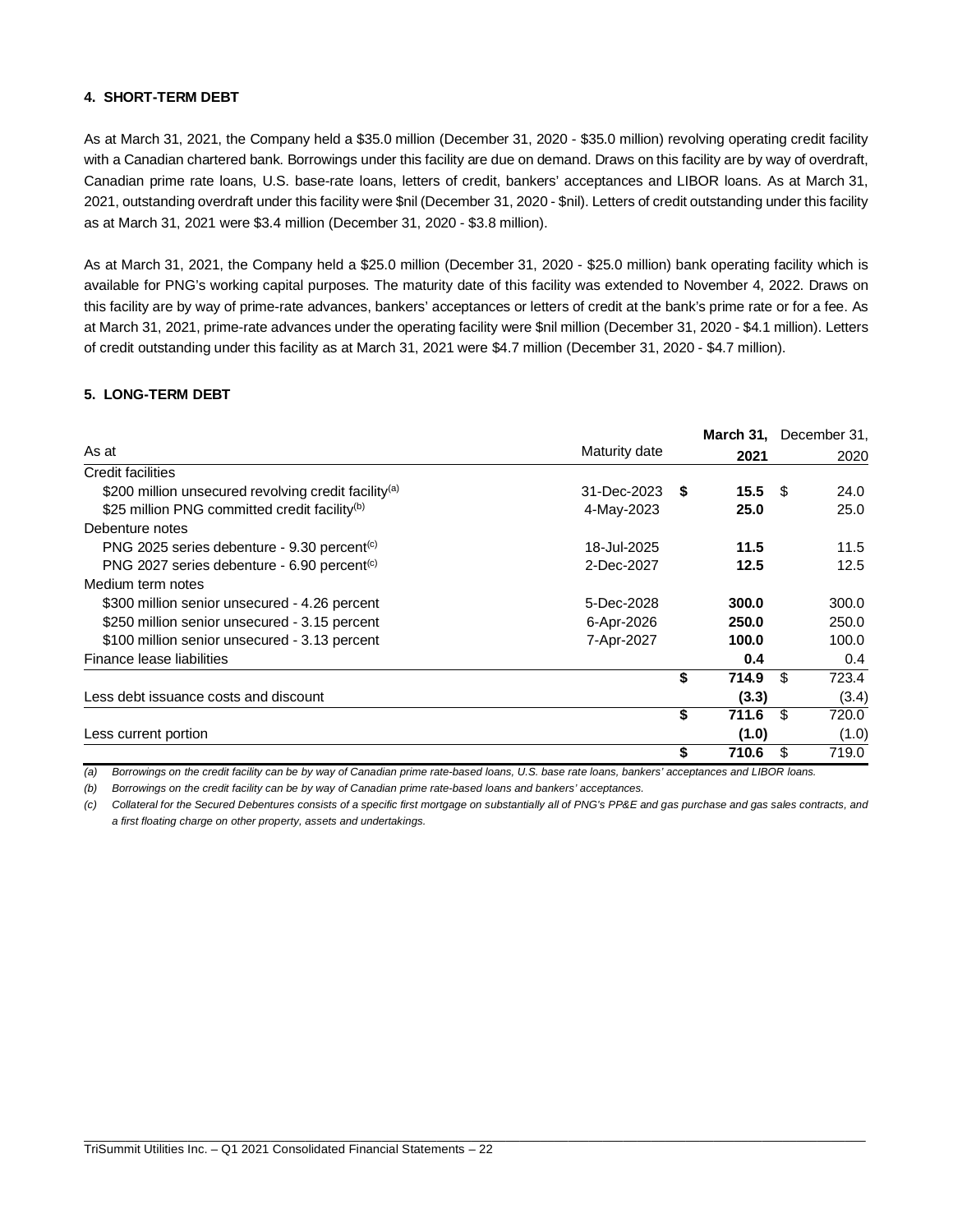#### **6. REVENUE**

The following table disaggregates revenue by major sources:

|                                                          |    |                      |                    | Three months ended March 31, 2021 |       |
|----------------------------------------------------------|----|----------------------|--------------------|-----------------------------------|-------|
|                                                          |    | Renewable            |                    |                                   |       |
|                                                          |    | <b>Energy</b>        | <b>Utilities</b>   | Corporate                         | Total |
| Revenue from contracts with customers                    |    |                      |                    |                                   |       |
| Gas sales and transportation services                    | \$ | S                    | 122.9 <sup>5</sup> |                                   | 122.9 |
| Other                                                    |    |                      | 0.4                |                                   | 0.4   |
| Total revenue from contracts with customers              | S  | S<br>$\qquad \qquad$ | 123.3 <sup>5</sup> | $\overline{\phantom{0}}$          | 123.3 |
| Other sources of revenue                                 |    |                      |                    |                                   |       |
| Revenue from alternative revenue programs <sup>(a)</sup> | \$ | — s                  | $(5.6)$ \$         | — S                               | (5.6) |
| Leasing revenue <sup>(b)</sup>                           |    | 5.7                  |                    |                                   | 5.7   |
| Other                                                    |    |                      | 0.5                |                                   | 0.5   |
| <b>Total revenue from other sources</b>                  | \$ | 5.7                  | $(5.1)$ \$         |                                   | 0.6   |
| <b>Total revenue</b>                                     | \$ | 5.7                  | 118.2 <sup>5</sup> | $\overline{\phantom{0}}$          | 123.9 |

*(a) A large portion of revenue generated from the Utilities segment is subject to rate regulation and accordingly there are circumstances where the revenue recognized is mandated by the applicable regulators in accordance with ASC 980.*

*(b) Relates to power sold to BC Hydro under the power purchase agreement for the Bear Mountain Wind Park, which is accounted for as an operating lease. The lease revenue earned are from variable lease payments which are recorded when actual electricity is generated and delivered.*

|                                                          |    |                                                | Three months ended March 31, 2020 |           |       |
|----------------------------------------------------------|----|------------------------------------------------|-----------------------------------|-----------|-------|
|                                                          |    | Renewable                                      |                                   |           |       |
|                                                          |    | Energy                                         | <b>Utilities</b>                  | Corporate | Total |
| Revenue from contracts with customers                    |    |                                                |                                   |           |       |
| Gas sales and transportation services                    | \$ | \$.                                            | $115.0$ \$                        | \$.       | 115.0 |
| Other                                                    |    |                                                | 0.4                               |           | 0.4   |
| Total revenue from contracts with customers              | \$ | S<br>$\qquad \qquad \overline{\qquad \qquad }$ | $115.4$ \$                        |           | 115.4 |
| Other sources of revenue                                 |    |                                                |                                   |           |       |
| Revenue from alternative revenue programs <sup>(a)</sup> | \$ | $-$ \$                                         | $(8.1)$ \$                        | \$        | (8.1) |
| Leasing revenue <sup>(b)</sup>                           |    | 5.2                                            |                                   |           | 5.2   |
| Other                                                    |    |                                                | 0.5                               |           | 0.5   |
| Total revenue from other sources                         | \$ | $5.2 \text{ } $$                               | $(7.6)$ \$                        |           | (2.4) |
| Total revenue                                            | \$ | 5.2<br>-S                                      | 107.8                             | S         | 113.0 |

*(a) A large portion of revenue generated from the Utilities segment is subject to rate regulation and accordingly there are circumstances where the revenue recognized is mandated by the applicable regulators in accordance with ASC 980.*

*(b) Relates to power sold to BC Hydro under the power purchase agreement for the Bear Mountain Wind Park, which is accounted for as an operating lease. The lease revenue earned are from variable lease payments which are recorded when actual electricity is generated and delivered.*

Accounts receivable as at March 31, 2021 include unbilled receivables of \$27.2 million (December 31, 2020 - \$30.6 million) related to gas sales and transportation services rendered to customers but not billed at period end.

#### **Transaction price allocated to the remaining obligations**

The following table includes estimated revenue expected to be recognized in the future related to performance obligations that are unsatisfied as at March 31, 2021:

|                                       | Remainder |       |        |        |      |                |              |
|---------------------------------------|-----------|-------|--------|--------|------|----------------|--------------|
|                                       | of 2021   | 2022  | 2023   | 2024   | 2025 | >2025          | <b>Total</b> |
| Gas sales and transportation services | 9.0S      | 9.4 S | 7.4 \$ | 4.2 \$ |      | 1.8 \$ 11.8 \$ | 43.6         |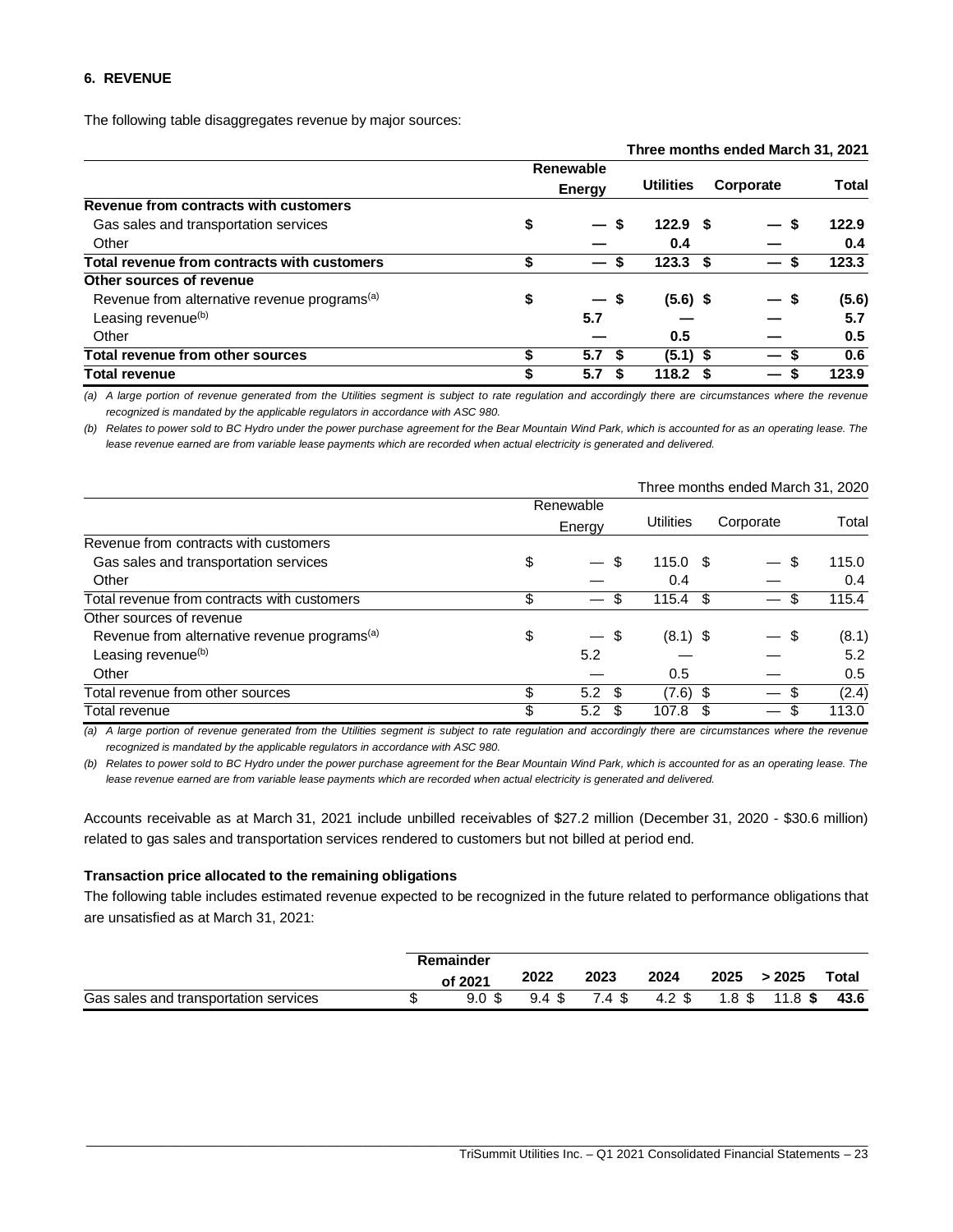The Company applies the practical expedient available under ASC 606 and does not disclose information about the remaining performance obligations for (i) contracts with an original expected length of one year or less, (ii) contracts for which revenue is recognized at the amount to which the Company has the right to invoice for performance completed, and (iii) contracts with variable consideration that is allocated entirely to a wholly unsatisfied performance obligation or to a wholly unsatisfied promise to transfer a distinct good or service that forms part of a single performance obligation. In addition, the table above does not include any estimated amounts of variable consideration that are constrained. The majority of gas sales and transportation service contracts contain variable consideration whereby uncertainty related to the associated variable consideration will be resolved (usually on a daily basis) as gas is delivered or as service is provided.

## **7. INCOME TAXES**

For the three months ended March 31, 2021, the Company recognized an income tax expense of \$0.5 million (three months ended March 31, 2020 – income tax recovery of \$2.4 million). The increase in the income tax expense for the three months ended March 31, 2021 was mainly due to higher taxable income as a result of the absence of transaction costs incurred in respect of the Arrangement in the first quarter of 2020.

# **8. FINANCIAL INSTRUMENTS AND FINANCIAL RISK MANAGEMENT**

The Company's financial instruments consist of accounts receivable, foreign exchange contracts, accounts payable and accrued liabilities, short-term debt, current portion of long-term debt, and long-term debt.

#### **Fair Value Hierarchy**

The Company categorizes its financial assets and financial liabilities into one of three levels based on fair value measurements and inputs used to determine the fair value.

*Level 1* - fair values are based on unadjusted quoted prices in active markets for identical assets or liabilities. Fair values are based on direct observations of transactions involving the same assets or liabilities and no assumptions are used.

*Level 2* - fair values are determined based on valuation models and techniques where inputs other than quoted prices included within level 1 are observable for the asset or liability either directly or indirectly. The Company uses derivative instruments to manage fluctuations in foreign exchange rates. The Company estimates forward prices based on published sources.

*Level 3* - fair values are based on inputs for the asset or liability that are not based on observable market data. The Company uses valuation techniques when observable market data is not available.

*Accounts receivable, accounts payable and accrued liabilities, and short-term debt* - the carrying amounts approximate fair value because of the short maturity of these instruments.

|                                                  |    |                  |      |                 |                  |         | March 31, 2021    |
|--------------------------------------------------|----|------------------|------|-----------------|------------------|---------|-------------------|
|                                                  |    | Carrying         |      |                 |                  |         | <b>Total</b>      |
|                                                  |    | Amount           |      | Level 1         | Level 2          | Level 3 | <b>Fair Value</b> |
| <b>Financial liabilities</b>                     |    |                  |      |                 |                  |         |                   |
| Fair value through net income                    |    |                  |      |                 |                  |         |                   |
| Foreign exchange contracts liability             | \$ | 0.7 <sup>5</sup> |      | $-5$            | 0.7 <sup>5</sup> |         | 0.7               |
| Amortized cost                                   |    |                  |      |                 |                  |         |                   |
| Current portion of long-term debt <sup>(a)</sup> | \$ | 1.0 <sup>5</sup> |      | — s             | 1.0 <sup>5</sup> | — s     | 1.0               |
| Long-term debt <sup>(a)</sup>                    |    | 713.9            |      |                 | 781.6            |         | 781.6             |
|                                                  | S  | 715.6            | - \$ | $\qquad \qquad$ | 783.3 \$         | —       | 783.3             |

\_\_\_\_\_\_\_\_\_\_\_\_\_\_\_\_\_\_\_\_\_\_\_\_\_\_\_\_\_\_\_\_\_\_\_\_\_\_\_\_\_\_\_\_\_\_\_\_\_\_\_\_\_\_\_\_\_\_\_\_\_\_\_\_\_\_\_\_\_\_\_\_\_\_\_\_\_\_\_\_\_\_\_\_\_\_\_\_\_\_\_\_\_\_\_\_\_\_\_\_\_\_\_\_\_\_\_\_\_\_\_\_\_

*(a) Excludes deferred financing costs and debt discount.*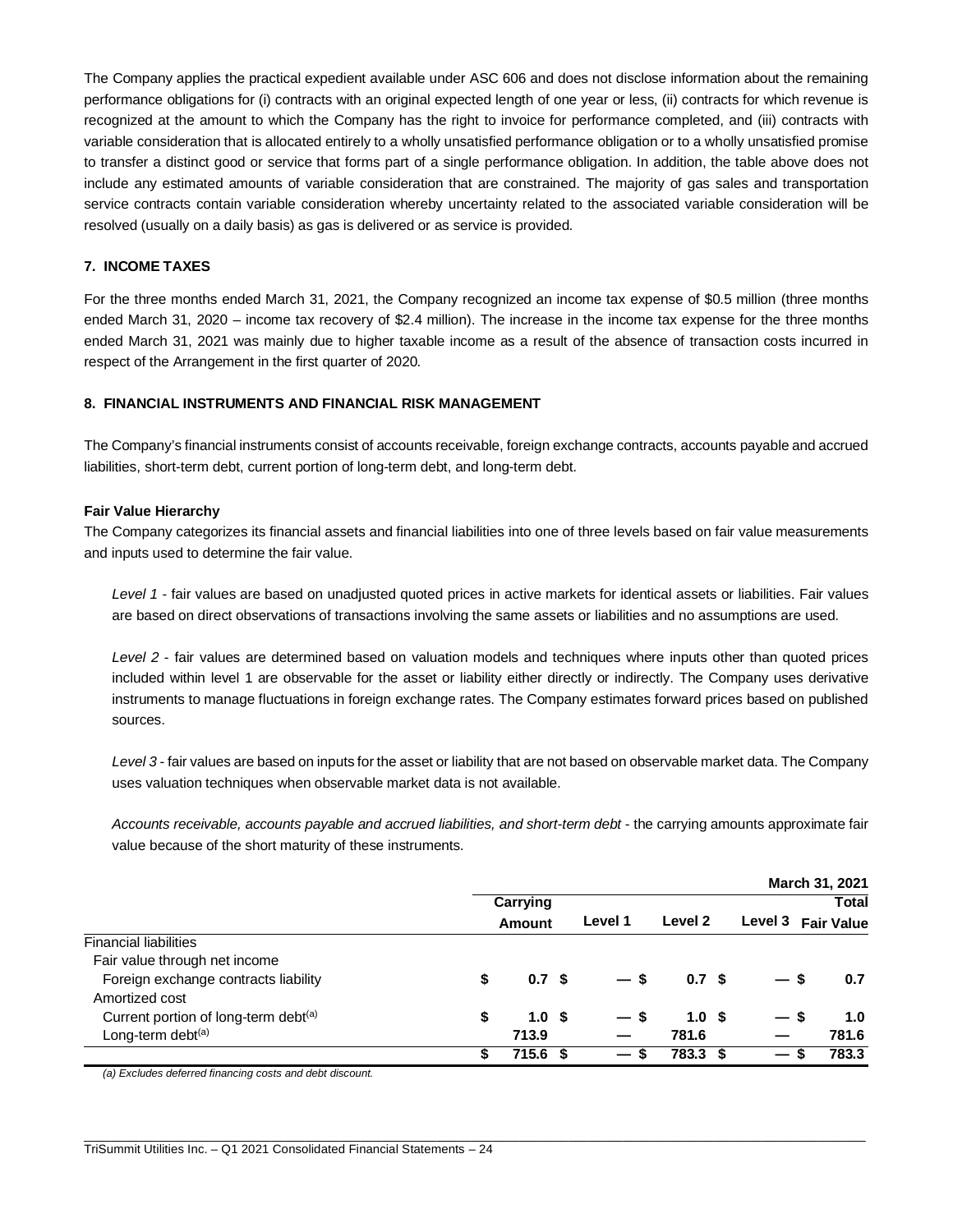|                                      |                        |      |         |                  |                                       | December 31, 2020 |
|--------------------------------------|------------------------|------|---------|------------------|---------------------------------------|-------------------|
|                                      | Carrying               |      |         |                  |                                       | Total             |
|                                      | Amount                 |      | Level 1 | Level 2          | Level 3                               | Fair Value        |
| <b>Financial liabilities</b>         |                        |      |         |                  |                                       |                   |
| Fair value through net income        |                        |      |         |                  |                                       |                   |
| Foreign exchange contracts liability | \$<br>1.5 <sup>5</sup> |      | $-$ \$  | 1.5 <sup>5</sup> | -S                                    | 1.5               |
| Amortized cost                       |                        |      |         |                  |                                       |                   |
| Current portion of long-term debt(a) | \$<br>1.0 <sup>5</sup> |      | $-$ \$  | 1.0 <sup>5</sup> | - \$<br>$\overbrace{\phantom{aaaaa}}$ | 1.0               |
| Long-term debt <sup>(a)</sup>        | 722.4                  |      |         | 821.5            |                                       | 821.5             |
|                                      | \$<br>724.9            | - \$ |         | 824.0 \$         | ß.<br>$\overline{\phantom{0}}$        | 824.0             |

*(a) Excludes deferred financing costs and debt discount.*

#### **Risks Associated with Financial Instruments**

The following is an update to the Company's risks associated with financial instruments from those disclosed in the Company's 2020 annual audited consolidated financial statements.

#### **Credit and Liquidity Risks**

As the novel coronavirus of 2019 ("COVID-19") pandemic continues, the Company is monitoring and adhering to guidance provided by the provincial governments across Canada and public health officials to ensure the health and safety of its employees and customers while continuing to provide safe and reliable services. In response to COVID-19, both the Alberta Utilities Commission ("AUC") and BCUC announced payment deferral programs in 2020.

In March 2020, the Government of Alberta announced a program for Albertans who were experiencing financial hardship directly related to the COVID-19 pandemic. The program allowed customers to defer payments of electricity and natural gas bills from March 18, 2020 until June 18, 2020 without any late fees or added interest payments. In addition, no Albertans could be disconnected from these services or see their services reduced during this period due to non-payment. Albertans who have enrolled in the bill deferral program must repay the deferred amount by June 18, 2021. On May 28, 2020, the AUC approved AUI's application to establish deferral accounts for the purposes of administering deferred payments under the Utility Payment Deferral Program Act (Alberta). As at March 31, 2021, AUI has deferred approximately \$0.6 million under these deferral accounts.

On June 10, 2020, the BCUC approved PNG's application to offer a bill payment deferral program between April 17, 2020 and June 30, 2020 to residential and small commercial customers that have experienced a loss of income or revenue as a result of the COVID-19 pandemic. The BCUC also granted approval for PNG to establish deferral accounts to capture unplanned costs incurred and cost savings as a result of the COVID-19 pandemic and to capture bad debts that may be incurred specifically as a result of the impact of COVID-19. PNG will apply for the amortization of the COVID-19 deferral accounts in future revenue requirement applications. As at March 31, 2021, \$1.3 million of net cost savings have been identified and deferred as regulatory liabilities.

The Company is continuing to monitor customer accounts and while the Company has resumed normal collection activities, it is also continuing to work with customers impacted by COVID-19 on payment arrangements. While the COVID-19 pandemic did not significantly impact the carrying value of accounts receivable and the liquidity position of the Company as at March 31, 2021, given the unprecedented and changing developments surrounding the COVID-19 pandemic, it is not possible to reliably estimate the impact of the COVID-19 pandemic on the financial results and condition of the Company in future periods. As at March 31, 2021, the Company has approximately \$244.1 million of cash balances and available credit facilities. The Company is continuing to monitor the potential impact of the pandemic on ongoing operations and associated financial implications.

## **Foreign Exchange Risk**

A vast majority of HGL's natural gas supply costs are denominated in U.S. dollars. Although all natural gas procurement costs, including any realized foreign exchange gains or losses are passed through to its customers, the Company has entered into foreign exchange forward contracts to manage the risk of fluctuations in gas costs for customers as a result of changes in foreign

\_\_\_\_\_\_\_\_\_\_\_\_\_\_\_\_\_\_\_\_\_\_\_\_\_\_\_\_\_\_\_\_\_\_\_\_\_\_\_\_\_\_\_\_\_\_\_\_\_\_\_\_\_\_\_\_\_\_\_\_\_\_\_\_\_\_\_\_\_\_\_\_\_\_\_\_\_\_\_\_\_\_\_\_\_\_\_\_\_\_\_\_\_\_\_\_\_\_\_\_\_\_\_\_\_\_\_\_\_\_\_\_\_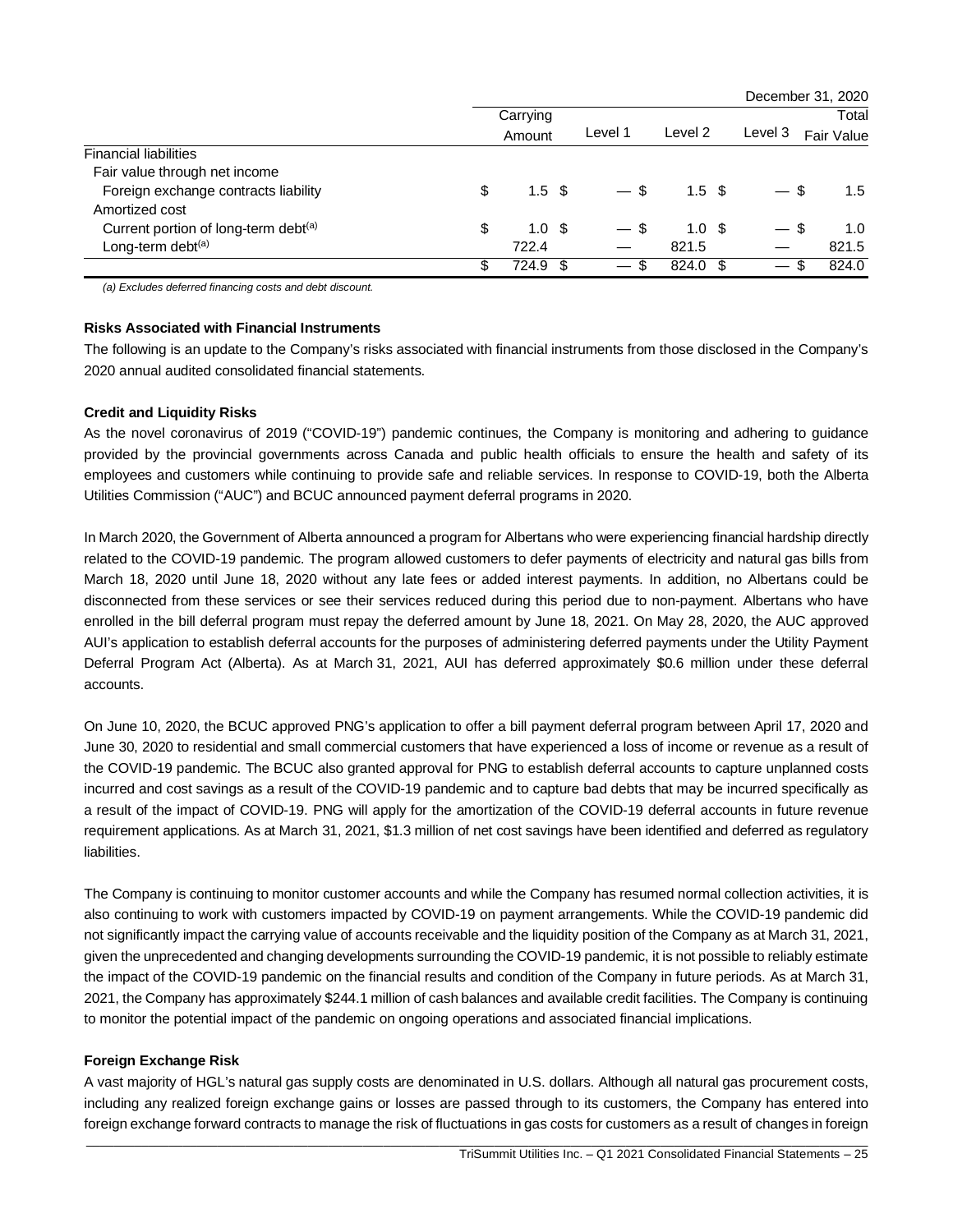exchange rates. In addition, the Company has entered into foreign exchange forward contracts to manage the foreign exchange risk from certain commitments denominated in U.S. dollars. As at March 31, 2021, the Company had outstanding foreign exchange forward contracts for US\$21.6 million at an average rate of \$1.29 Canadian per U.S. dollar. As at December 31, 2020, the Company had outstanding foreign exchange forward contracts for US\$20.1 million at an average rate of \$1.35 Canadian per U.S. dollar.

## **9. PENSION PLANS AND RETIREE BENEFITS**

The costs of the defined benefit and post-retirement benefit plans are based on management's estimate of the future rate of return on the fair value of pension plan assets, salary escalations, mortality rates and other factors affecting the payment of future benefits.

The net pension expense by plan for the period was as follows:

|                                                 |                  | Post-             |              |
|-------------------------------------------------|------------------|-------------------|--------------|
|                                                 | <b>Defined</b>   | <b>Retirement</b> |              |
| Three months ended March 31, 2021               | <b>Benefit</b>   | <b>Benefits</b>   | <b>Total</b> |
| Current service cost <sup>(a)</sup>             | 2.2 <sup>5</sup> | 0.2 <sup>5</sup>  | 2.4          |
| Interest $cost(b)$                              | 0.9              | 0.1               | 1.0          |
| Expected return on plan assets <sup>(b)</sup>   | (1.5)            | (0.1)             | (1.6)        |
| Amortization of regulatory asset <sup>(b)</sup> | 0.6              |                   | 0.6          |
| Net benefit cost recognized                     | 2.2 <sub>2</sub> | 0.2 <sup>5</sup>  | 2.4          |

*(a) Recorded under the line item "Operating and administrative" expenses on the Consolidated Statements of Income.*

(b) *Recorded under the line item "Other income (loss)" on the Consolidated Statements of Income.*

|                                                 |                |     | Post-            |       |
|-------------------------------------------------|----------------|-----|------------------|-------|
|                                                 | Defined        |     | Retirement       |       |
| Three months ended March 31, 2020               | <b>Benefit</b> |     | <b>Benefits</b>  | Total |
| Current service cost <sup>(a)</sup>             | 1.8            |     | 0.2              | 2.0   |
| Interest cost <sup>(b)</sup>                    | 1.0            |     | 0.1              | 1.1   |
| Expected return on plan assets <sup>(b)</sup>   | (1.6)          |     | (0.1)            | (1.7) |
| Amortization of regulatory asset <sup>(b)</sup> | 0.4            |     |                  | 0.4   |
| Net benefit cost recognized                     | 1.6            | \$. | 0.2 <sub>1</sub> | 1.8   |

*(a) Recorded under the line item "Operating and administrative" expenses on the Consolidated Statements of Income.*

*(b) Recorded under the line item "Other income (loss)" on the Consolidated Statements of Income.*

#### **10. COMMITMENTS, CONTINGENCIES AND GUARANTEES**

#### **Commitments**

The Company has long-term natural gas purchase and transportation arrangements, service agreements, and operating and finance leases, all of which are transacted at market prices and in the normal course of business. There were no material changes in commitments from those disclosed in the Company's 2020 annual audited consolidated financial statements.

#### **Guarantees**

In October 2014, HGL entered into a throughput service contract with Enbridge Inc. for the use of the expansion of its Algonquin Gas Transmission and Maritimes & Northeast Pipeline systems (the "Atlantic Bridge Project"). The contract commenced on October 1, 2020 and will expire 15 years thereafter. The Company issued two guarantees with an aggregate maximum liability of US\$91.7 million, guaranteeing HGL's payment obligations under the throughput service contract with Enbridge Inc.

The Company, through HGL, has other agreements in place with natural gas distributors and wholesale gas marketers for the purchase and transportation of natural gas. As at March 31, 2021, the Company had guarantees with an aggregate maximum liability of US\$35.0 million and \$3.3 million guaranteeing HGL's payment under those agreements.

\_\_\_\_\_\_\_\_\_\_\_\_\_\_\_\_\_\_\_\_\_\_\_\_\_\_\_\_\_\_\_\_\_\_\_\_\_\_\_\_\_\_\_\_\_\_\_\_\_\_\_\_\_\_\_\_\_\_\_\_\_\_\_\_\_\_\_\_\_\_\_\_\_\_\_\_\_\_\_\_\_\_\_\_\_\_\_\_\_\_\_\_\_\_\_\_\_\_\_\_\_\_\_\_\_\_\_\_\_\_\_\_\_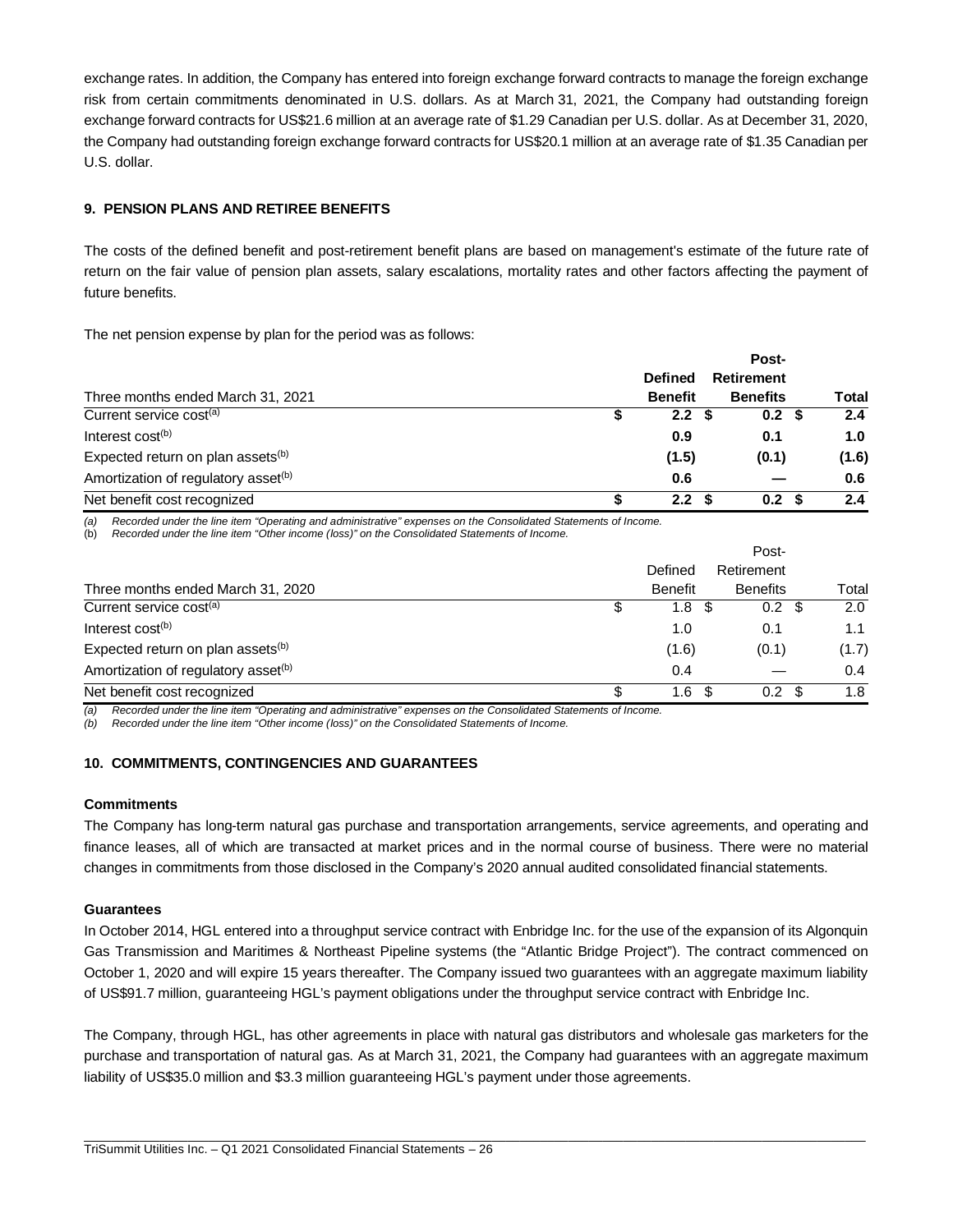On October 22, 2018, the Company issued a guarantee with a maximum liability of \$0.3 million related to the land tenure and the right of way for permanent access and power line access at Bear Mountain Wind Park.

## **Contingencies**

The Company is subject to various legal claims and actions arising in the normal course of the Company. While the final outcome of such legal claims and actions cannot be predicted with certainty, the Company does not believe that the resolution of such claims and actions will have a material impact on the Company's consolidated financial position or results of operations.

## **11. SUPPLEMENTAL CASH FLOW INFORMATION**

The following table details the changes in operating assets and liabilities:

|                                                                            | Three months ended |          |
|----------------------------------------------------------------------------|--------------------|----------|
|                                                                            |                    | March 31 |
|                                                                            | 2021               | 2020     |
| Source (use) of cash:                                                      |                    |          |
| Accounts receivable                                                        | \$<br>$(2.3)$ \$   | 3.0      |
| Inventory                                                                  | 0.7                | 0.1      |
| Other current assets                                                       | (1.3)              | (0.8)    |
| Regulatory assets (current)                                                | (0.6)              | (0.8)    |
| Accounts payable and accrued liabilities                                   | 1.7                | 21.0     |
| Customer deposits                                                          | (2.7)              | (2.8)    |
| Regulatory liabilities (current)                                           | 0.8                | (3.9)    |
| Other current liabilities                                                  | (0.9)              | (0.8)    |
| Net change in regulatory assets and liabilities (long-term) <sup>(a)</sup> | 7.0                | 10.0     |
| Other long-term assets                                                     | 0.1                |          |
| Changes in operating assets and liabilities                                | 2.5<br>S           | 25.0     |

*(a) Inclusive of a decrease in the revenue deficiency account (source of cash) of \$5.4 million during the three months ended March 31, 2021 (three months ended March 31, 2020 – a decrease in the revenue deficiency account (source of cash) of \$6.6 million).*

The following cash payments have been included in the determination of net income after taxes:

|                                    |                          | Three months ended |          |  |  |  |
|------------------------------------|--------------------------|--------------------|----------|--|--|--|
|                                    |                          |                    | March 31 |  |  |  |
|                                    | 2021                     |                    | 2020     |  |  |  |
| Interest paid                      | 0.9                      |                    |          |  |  |  |
| Income taxes paid (net of refunds) | $\overline{\phantom{0}}$ |                    |          |  |  |  |

## **12. SEGMENTED INFORMATION**

The following describes the Company's three reporting segments:

| <b>Renewable Energy</b> | Includes the 102 MW Bear Mountain Wind Park, and an approximately 10 percent indirect equity      |
|-------------------------|---------------------------------------------------------------------------------------------------|
|                         | investment in Coast LP, which indirectly owns and operates three run-of-river hydroelectric       |
|                         | power generation assets in northwest British Columbia.                                            |
| <b>Utilities</b>        | Includes the rate-regulated natural gas distribution assets in Alberta, British Columbia and Nova |
|                         | Scotia as well as an approximately 33.3 percent equity investment in Inuvik Gas Ltd.              |
| Corporate               | Includes the cost of providing shared services, financial and general corporate support and       |
|                         | corporate assets.                                                                                 |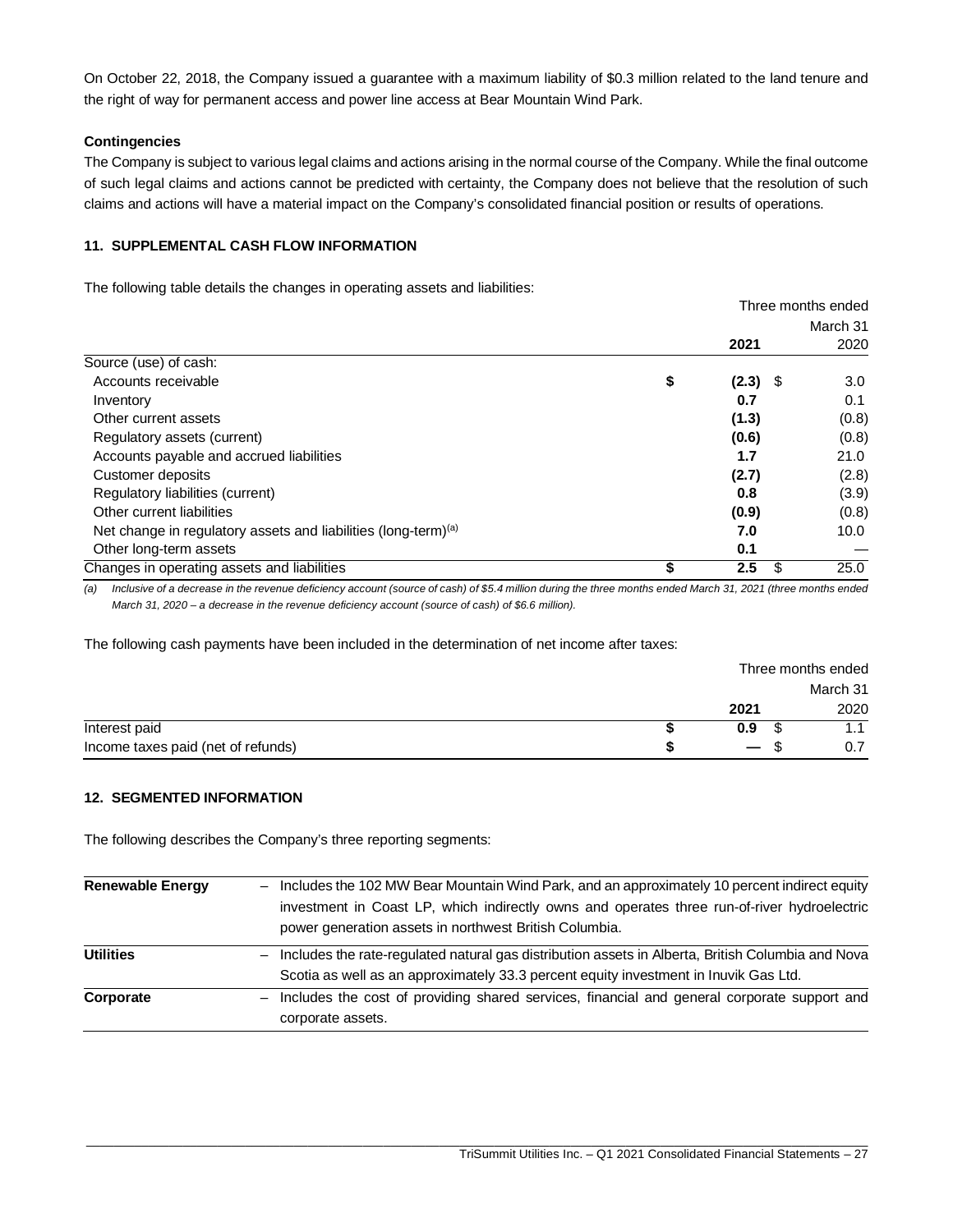|                                               |                  |                  |    |               |      |              | Three months ended March 31, 2021 |              |
|-----------------------------------------------|------------------|------------------|----|---------------|------|--------------|-----------------------------------|--------------|
|                                               | <b>Renewable</b> |                  |    |               |      | Intersegment |                                   |              |
|                                               |                  | <b>Utilities</b> |    | <b>Energy</b> |      | Corporate    | <b>Elimination</b>                | <b>Total</b> |
| Revenue                                       | \$               | 118.2            | S  | 5.7           | S    | —            | \$                                | 123.9        |
| Cost of sales                                 |                  | (55.7)           |    | (0.1)         |      |              |                                   | (55.8)       |
| Operating and administrative                  |                  | (24.7)           |    | (1.5)         |      | (0.7)        |                                   | (26.9)       |
| Accretion expense                             |                  |                  |    | (0.1)         |      |              |                                   | (0.1)        |
| Depreciation and amortization                 |                  | (7.4)            |    | (1.8)         |      |              |                                   | (9.2)        |
| Income (loss) from equity investments         |                  | 0.1              |    | (1.5)         |      |              |                                   | (1.4)        |
| Unrealized gain on foreign exchange contracts |                  | 0.8              |    |               |      |              |                                   | 0.8          |
| Other income                                  |                  | 0.1              |    |               |      |              |                                   | 0.1          |
| Foreign exchange loss                         |                  | (0.1)            |    |               |      |              |                                   | (0.1)        |
| Operating income (loss)                       | \$               | 31.3             | \$ | 0.7           | - \$ | $(0.7)$ \$   |                                   | 31.3         |
| Interest expense                              |                  | (1.4)            |    |               |      | (5.5)        |                                   | (6.9)        |
| Income (loss) before income taxes             | \$               | 29.9             | S  | 0.7           | - \$ | $(6.2)$ \$   |                                   | 24.4<br>S    |
| Net additions (reductions) to:                |                  |                  |    |               |      |              |                                   |              |
| Property, plant and equipment <sup>(a)</sup>  | \$               | 9.1              | S  |               |      |              |                                   | 9.1          |
| Intangible assets                             | S                | 1.3              | S  |               |      |              |                                   | 1.3          |

#### *(a) Net additions to property, plant, and equipment, and intangible assets may not agree to changes reflected in the Consolidated Statement of Cash Flows due to classification differences.*

|                                               |           |           |    |        |      |              |    | Three months ended March 31, 2020 |   |        |  |
|-----------------------------------------------|-----------|-----------|----|--------|------|--------------|----|-----------------------------------|---|--------|--|
|                                               | Renewable |           |    |        |      | Intersegment |    |                                   |   |        |  |
|                                               |           | Utilities |    | Energy |      | Corporate    |    | Elimination                       |   | Total  |  |
| Revenue                                       | \$        | 107.8     | S  | 5.2    | \$.  |              | \$ | $\overline{\phantom{m}}$          | S | 113.0  |  |
| Cost of sales                                 |           | (47.3)    |    | (0.1)  |      |              |    |                                   |   | (47.4) |  |
| Operating and administrative                  |           | (22.9)    |    | (1.4)  |      | (22.6)       |    |                                   |   | (46.9) |  |
| Depreciation and amortization                 |           | (6.5)     |    | (1.8)  |      |              |    |                                   |   | (8.3)  |  |
| Loss from equity investments                  |           |           |    | (1.4)  |      |              |    |                                   |   | (1.4)  |  |
| Unrealized gain on foreign exchange contracts |           | 1.6       |    |        |      |              |    |                                   |   | 1.6    |  |
| Other Income                                  |           | 0.2       |    |        |      |              |    |                                   |   | 0.2    |  |
| Foreign exchange gain                         |           | 0.1       |    |        |      |              |    |                                   |   | 0.1    |  |
| Operating income (loss)                       | \$        | 33.0      | \$ | 0.5    | - \$ | $(22.6)$ \$  |    |                                   |   | 10.9   |  |
| Interest expense                              |           | (1.4)     |    |        |      | (5.4)        |    |                                   |   | (6.8)  |  |
| Income (loss) before income taxes             | \$        | 31.6      | \$ | 0.5    | -\$  | $(28.0)$ \$  |    |                                   | S | 4.1    |  |
| Net additions (reductions) to:                |           |           |    |        |      |              |    |                                   |   |        |  |
| Property, plant and equipment <sup>(a)</sup>  | \$        | 6.3       | \$ | 0.1    |      |              |    |                                   |   | 6.4    |  |
| Intangible assets                             | \$        | 2.7       | S  |        |      |              |    |                                   |   | 2.7    |  |

*(a) Net additions to property, plant, and equipment, and intangible assets may not agree to changes reflected in the Consolidated Statement of Cash Flows due to classification differences*

The following table shows goodwill and total assets by segment:

|                         | Renewable |                  |      |        |    |           |      |         |
|-------------------------|-----------|------------------|------|--------|----|-----------|------|---------|
|                         |           | <b>Utilities</b> |      | Energy |    | Corporate |      | Total   |
| As at March 31, 2021    |           |                  |      |        |    |           |      |         |
| Goodwill                | \$        | 119.1            |      | — S    |    |           | - 5  | 119.1   |
| Segmented assets        |           | 1.390.4          | S    | 298.3  |    | (40.1)    | - \$ | 1,648.6 |
| As at December 31, 2020 |           |                  |      |        |    |           |      |         |
| Goodwill                | \$        | 119.1            | - \$ | $-$ \$ |    | $-$ \$    |      | 119.1   |
| Segmented assets        | \$        | 1,375.0          | S    | 297.4  | \$ | (22.7)    | - \$ | 1,649.7 |

\_\_\_\_\_\_\_\_\_\_\_\_\_\_\_\_\_\_\_\_\_\_\_\_\_\_\_\_\_\_\_\_\_\_\_\_\_\_\_\_\_\_\_\_\_\_\_\_\_\_\_\_\_\_\_\_\_\_\_\_\_\_\_\_\_\_\_\_\_\_\_\_\_\_\_\_\_\_\_\_\_\_\_\_\_\_\_\_\_\_\_\_\_\_\_\_\_\_\_\_\_\_\_\_\_\_\_\_\_\_\_\_\_